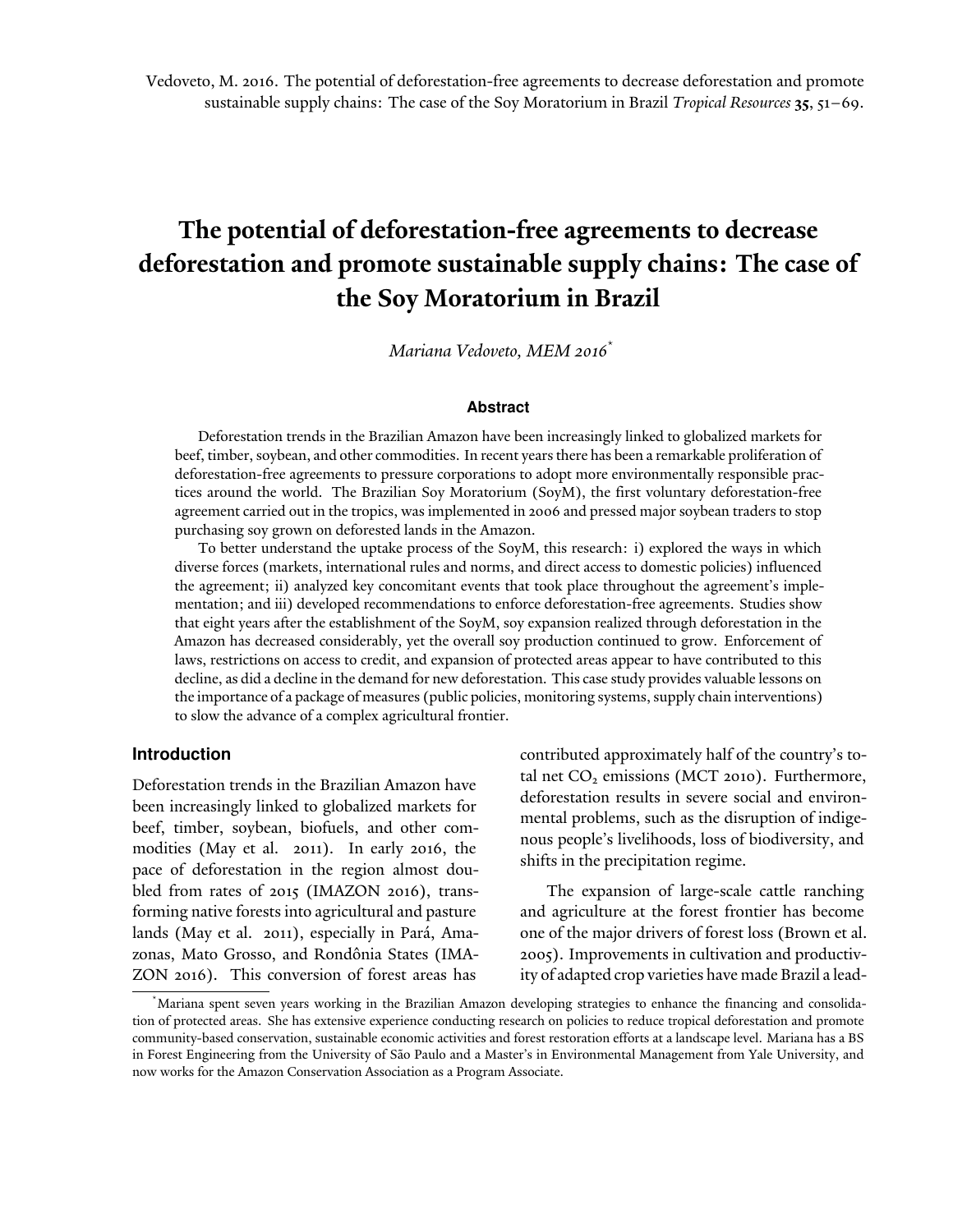ing producer of grains such as soy, and the agribusiness sector accounts for more than one third of Brazil's GDP (Carvalho 1999). Between 2001 and 2006, for example, soybean fields expanded by one million hectares in the Amazon biome.

The agricultural frontiers along the Brazilian Amazon have long been the world's most active hot spots for forest loss (FAO 2006; Santilli et al. 2005) and greenhouse gas (GHG) emissions (MCT 2010). Continued expansion of cropland production in the Amazon is likely for three reasons: i) extensive areas of the Amazon basin are thought to have suitable soils, climate, and topography for large-scale mechanized agriculture (Jasinski et al. 2005); ii) recent and planned development of critical infrastructure, such as roadways and ports, is intended to support farming operations by reducing the cost of transportation, and iii) there is a growing global market demand for agricultural commodities and high potential return on investment (Morton et al. 2006).

## *Deforestation-free agreements and the case of the Soy Moratorium*

In recent years, non-governmental organizations (NGOs) have succeeded in pressuring corporations to adopt more environmentally responsible practices around the world. While critics of environmental campaigns claim that results are often ephemeral (Urs & Auld 2015), advocates emphasize the potential of market campaigns to influence corporate decision-making (Doh & Guay 2006), achieve positive environmental and social change in the absence of legislation (WWF 2008), or even inspire law enforcement and the creation of stricter environmental regulations.

In fact, in recent years there has been a remarkable proliferation of deforestation-free agreements<sup>1</sup> (alternatively, "no deforestation" or "zerodeforestation") among governments, the private

sector, and NGOs, although the concept is still ambiguous. Deforestation-free or zero-grossdeforestation aims to end deforestation from supply chains and investments. The World Wildlife Fund (WWF) defines zero-deforestation as the elimination of deforestation from the production of timber and agricultural commodities, maintenance and enhancement of high conservation value (HCV) and high carbon stocks (HCS) areas, protection of peat lands, and prevention of primary forest from clearance (WWF 2008). Deforestationfree commitments do not consider offsetting gains in forest cover (TFD 2014). Nonetheless, zero-netdeforestation (ZND)<sup>2</sup> acknowledges that some forest loss could be offset by forest restoration, which is likely to collide with the ultimate goal of protecting biodiversity.

In 2010, the board of the Consumer Goods Forum (CGF)—a key international network of industry members including retailers, manufacturers, service providers, and associations—pledged to achieve ZND by 2020 through responsibly sourcing major agricultural commodities, including beef, soy, and timber (WEF 2012). To uphold this commitment, CGF joined with national governments, civil society groups, and other industry members to create the Tropical Forest Alliance (TFA), a publicprivate partnership that aims to address deforestation related to the sourcing of soy and other key commodities (TFA 2015). Individual companies, such as Mars, Marks and Spencer, Unilever, and Cargill, have made similar commitments.<sup>3</sup> Another important initiative is the New York Declaration on Forests, a non-binding international political declaration among governments, companies, and civil society to halve natural forest loss by 2020 and end it entirely by 2030 (United Nations Climate Summit 2014).

In Brazil, the private sector and NGOs are the predominant actors engaged with deforestation-

<sup>1</sup>This paper does not intend to present a comprehensive list of agreements. Some examples are mentioned to illustrate the different types of agreements and main actors involved.

<sup>2</sup>WWF calls for pledges of ZND by 2020.

<sup>&</sup>lt;sup>3</sup>Personal communication with representative of the Rainforest Alliance, November 15th 2015.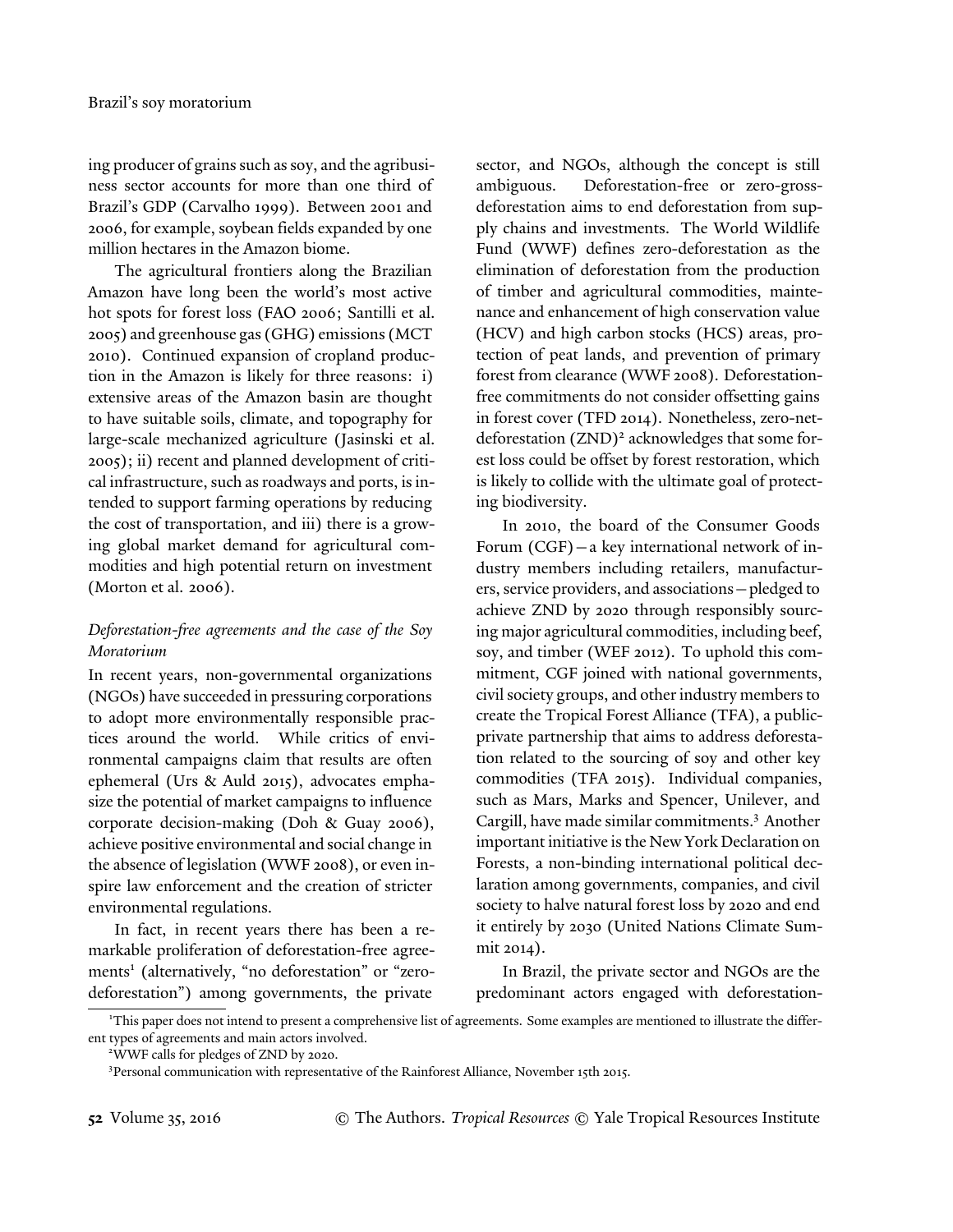free agreements; only a few subnational governments have signed these agreements, and the federal government's involvement has been relatively low. For example, the CGF pledge includes brands, traders, and retailers—such as Walmart, Cargill, and Carrefour—that commercialize commodities (beef, soy, and palm oil) produced in the Amazon region. In the case of the NY Declaration on Forests, Brazil did not sign the declaration as a country, but some subnational governments (e.g., the states of Acre, Amazonas, and Amapá), and national NGOs (e.g., IDESAM, IMAFLORA, and IPAM) are signatories to the pledge (United Nations Climate Summit 2014). The TFA 2020 includes two Brazilian NGOs (IMAFLORA and Amigos da Terra-Amazonia Brasileira), several international NGOs that develop projects in the Amazon region (The Nature Conservancy, World Wildlife Fund, Rainforest Alliance, Conservation International, etc.), and all of the CGF members (TFA 2015). Despite buy-in from NGOs and the private sector, commitments have been signed so rapidly that there has been little opportunity to reflect on the concepts, mechanisms, and targets of the commitments themselves (TFD 2014). Furthermore, these initiatives are voluntary and do not establish any binding targets or obligations of conduct.

The Brazilian Soy Moratorium (SoyM), the first voluntary deforestation-free agreement carried out in the tropics, was implemented in 2006 and pressed major soybean traders to cease purchasing soy grown on deforested lands in the Amazon. This historic agreement, initially between the Brazilian Vegetable Oil Industry Association (ABIOVE) and several national and international environmental NGOs, occurred as a response to increased pressures from retailers and NGOs driven by environmental stewardship. Gibbs et al. (2015) affirm that the SoyM agreement led to huge changes on the ground and dramatically decreased deforestation caused by soy crops. However, the long-term effectiveness of the SoyM is still unclear, as are its effects on the private sector practice, public policies, and deforestation leakage.

This research aimed to better understand the uptake process of the SoyM and the ways in which diverse forces (markets, international rules and norms, and direct access to domestic policies) influenced the agreement's implementation and results. Specifically, the research aimed to understand the role of the SoyM in reducing deforestation by exploring the following areas:

First, this work required a better understanding of the SoyM agreement, the stakeholders involved in the uptake of the SoyM, and their specific roles and motivations to adhere to the agreement. Questions explored in this phase include: what kind of causal pathways has the SoyM travelled through? What were the national and international forces that contributed to the SoyM implementation? To answer these questions, the pathways framework was used to identify the channels through which the SoyM may have influenced deforestation rates, domestic environmental regulation, and corporate responsibility in the soybean supply chain.

Second, concomitant and key events that occurred throughout the agreement's implementation were analyzed, as were the ways in which they have affected the SoyM performance. That is, what were the external constraints and drivers that impacted the SoyM? What interactions with market trends, environmental policies, and corporate citizenship have affected the SoyM implementation and outcomes?

Finally, the results and durability of the SoyM were explored, as was the potential for replication. Impacts of SoyM on deforestation rates and corporate sustainability were examined. Questions of best mechanisms available to enforce the agreement, maintain results, and ensure durability were also considered.

## *Methods*

Fieldwork was conducted in the States of São Paulo, Pará (in Belém and Paragominas municipalities), Mato Grosso, and Brasília. Preliminary research to identify important interviewees was carried out to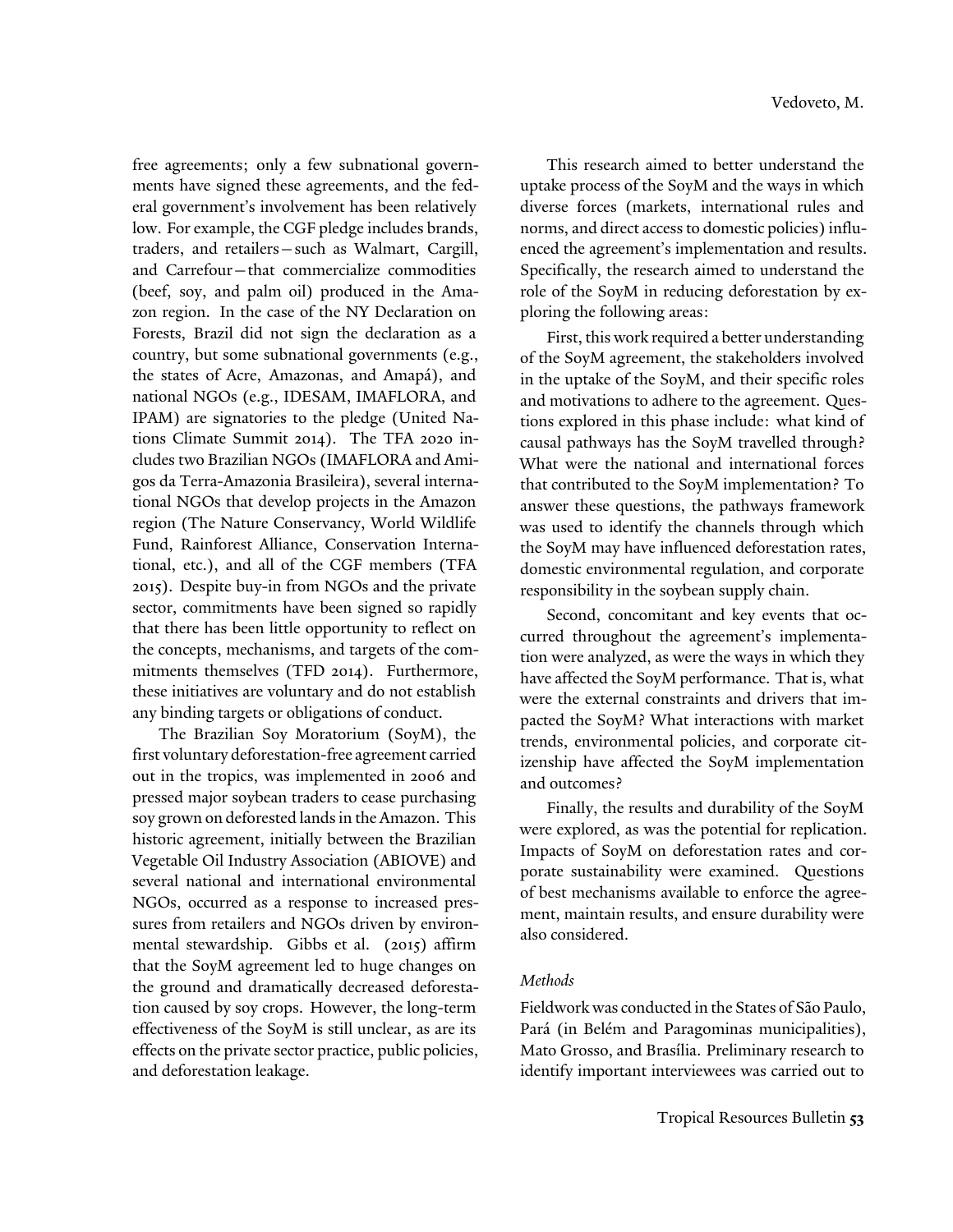describe the story and impacts of the SoyM from different perspectives since its early beginnings in the 2000's.

Interviewees included corporate responsibility and sustainability directors of soy trading companies, federal and state associations of soy producers, the Brazilian Vegetable Oil Industry Association (ABIOVE), environmental NGOs and consultants, academic researchers and professors, representatives of the Ministry of the Environment, representatives of federal and state environmental agencies, and the Soy Working Group (GTS), among other important stakeholders. Data from secondary sources, such as scientific articles, reports, and news based on interviewees' recommendations, were also collected.

## **Understanding the Soy Moratorium**

In 2004, Greenpeace began to investigate the soy industry and identified three giant soy traders (ADM, Bunge, and Cargill) engaged in the deforestation of the Brazilian Amazon rainforest. Soy plantations in the region expanded by approximately 1.2 million hectares that year. Meanwhile ADM, Bunge, and Cargill were deemed responsible for 60% of the total financing of soy production in Brazil. Together they controlled more than 75% of the soy crushing capacity in Europe, which supplied soy meal and oil to the animal feed market. At the same time, Cargill had buildt an illegal port facility in the state of Para. Environmentalists became concerned that this would enable easier exporting of soy, thereby feeding external soy demand, which could ultimately result in a surge in deforestation rates. (Greenpeace 2005). With the world's attention on this port facility, Cargill partnered with several environmental NGOs, including TNC, to ensure that the soy purchased by the corporation was sustainably grown by local farmers and respected local rights (Garrett 2011).

In response to the increasing deforestation rates, Greenpeace launched an international campaign, "Eating up the Amazon", that targeted the companies linked to soybean production in the region. The incisive campaign alerted European consumers of the links between the soy products they were purchasing and deforestation in the Brazilian Amazon (Greenpeace 2005). The campaign was very pertinent because there were no monitoring tools to investigate land use at the time; therefore there was very little information about land occupation and the drivers of deforestation at that moment. Greenpeace understood that, as major soy consumers, restaurant chains acting in Europe would have an important impact on the supply chain. As a result of the campaign, McDonald's was moved to pressure its entire soy supply chain, reaching even the biggest soy traders in Brazil including Cargill, ADM, and Bunge (Greenpeace 2005). Soy traders were targeted because of their broader influence on the upstream practices of the soybean supply chain.<sup>4</sup> Financiers were also pushed to divest from deforestation-related activities (Dieterich & Graeme 2015).

Finally, in July 2006, ABIOVE and ANEC (National Association of Cereals Exporters), together with their respective affiliates<sup>5</sup> and civil society,<sup>6</sup> announced a two-year commitment, the SoyM, to exclude from their supply chains soy produced in newly deforested areas as well as farmers using forced laborers in the Amazon. The agreement had been renewed on an annual basis since then, but was indefinitely renewed in 2016 (Estrada 2016a). The members created a multidisciplinary Working Group (GTS) to ensure the implementation of the SoyM. The GTS generally meets bimonthly and decides strategies, makes decisions, defines work plans, and coordinates sub-groups. There are three active sub-groups in the GTS: i) Mapping and Monitoring, which identifies deforestation since

<sup>4</sup> Personal communication with representative of Greenpeace, May 21st 2015.

<sup>5</sup>Amaggi Group, ADM, Baldo, Brejeiro, Bunge, Cargill, IMCOPA, Louis Dreyfus, Oleos Menu, and ABC Inco.

<sup>6</sup>Coordination Soy-Brazil, Conservation International, Greenpeace, IPAM, The Nature Conservancy, WWF Brazil, Imaflora, and Friends of the Earth – Brazilian Amazon.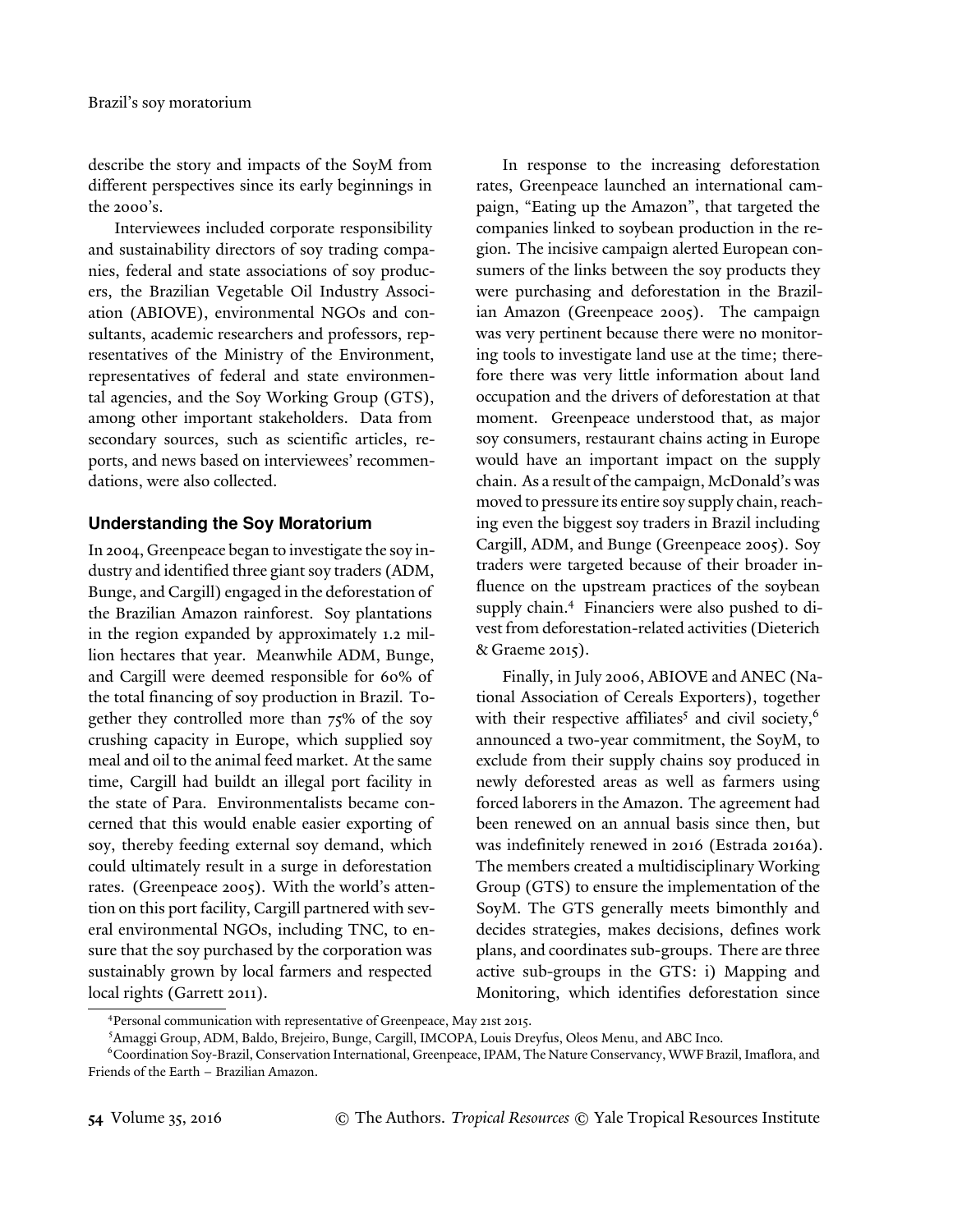the agreement's signature and tracks advances in soy planting (the SoyM monitors 76 municipalities that are responsible for almost all the soy produced in the Amazon) (Greenpeace 2016); ii) Environmental Rural Registry (CAR), which aims to accelerate the completion of the CAR among the soy producers and develop strategies to spread environmental law compliance; and iii) Best Practices, which enhances and promotes sustainable agricultural practices in the sector (ABIOVE 2008).

Despite this rich history of environmental activism and stakeholder engagement, there have been few attempts to understand how corporate commitments to improving social and environmental practices are put into practice (Estrada 2016a). The pathways framework (Bernstein and Cashore 2012) is used to analyze how each pathway has potentially influenced the adoption of the SoyM and promoted environmental stewardship in the Brazilian Amazon. The approach identifies four main pathways that may result in internationalization, that is the process by which domestic policies are influenced by international processes and actors: 1) market access, 2) international norms and discourse, 3) direct access to domestic policy-making processes, and 4) international rules.

In the case of the SoyM, some pathways are more promising than others as a means to affect change. Domestic policies influenced by internationalization may be more or less durable depending on the interactions amongst pathways, the effect on national sovereignty, and the influence of global markets. Usually, a policy that travels multiple pathways is more durable than policies that navigate one single pathway.

## *Market access pathway*

This pathway is pursued via boycott campaigns or the adoption of market mechanisms, such as certification systems and green labels that attempt to regulate markets and influence behavior through firm recognition and price premiums. In the case

of the former, NGOs or other actors can influence a government or companies to change their policies or behaviors through "naming and shaming" campaigns. Policies that result from this approach are likely to be durable if markets are reinforcing existing domestic rules and depend on exports.

Market pathways are the most common routes in the promotion of zero-deforestation agreements and commonly involve boycotting targeted companies (Bueno & Cashore 2013) that cause deforestation across their supply chains. Support for these agreements has been possible when commodities depend on sensitive foreign markets or when the actors involved perceive these agreements as a means to bolster their own interests (Cashore & Stone 2013), such as access to new markets, and/or continued access to existing ones.

The SoyM experience indicates that the markets pathway may be a promising avenue for international actors and forces looking to curb commodity-induced deforestation. The agreement came out of increased pressures from international retailers and nongovernmental organizations in support of deforestation reduction. An assessment of the soy supply chain identified the most strategic actors (soy traders) and stages to push for supply chains free from deforestation. After an incisive campaign, Greenpeace targeted McDonald's because of its important role in influencing the supply chain upstream. Although the SoyM is still a voluntary agreement, the pressure from one of the major consumers was crucial for enforcing a clear target (zero legal and illegal deforestation) amongst the biggest soy traders in Brazil. Other national NGOs acted as important players when they joined the GTS to operate as inspectors of the agreement's compliance.

However, with emerging markets constantly changing and demanding different product standards, the effectiveness of market pathways may happen only in the short-term, with no guarantee of a durable impact. Some soy producers,<sup>7</sup> for ex-

<sup>7</sup> Interview with soy producers and associations in the state of Para and Mato Grosso, June 2015.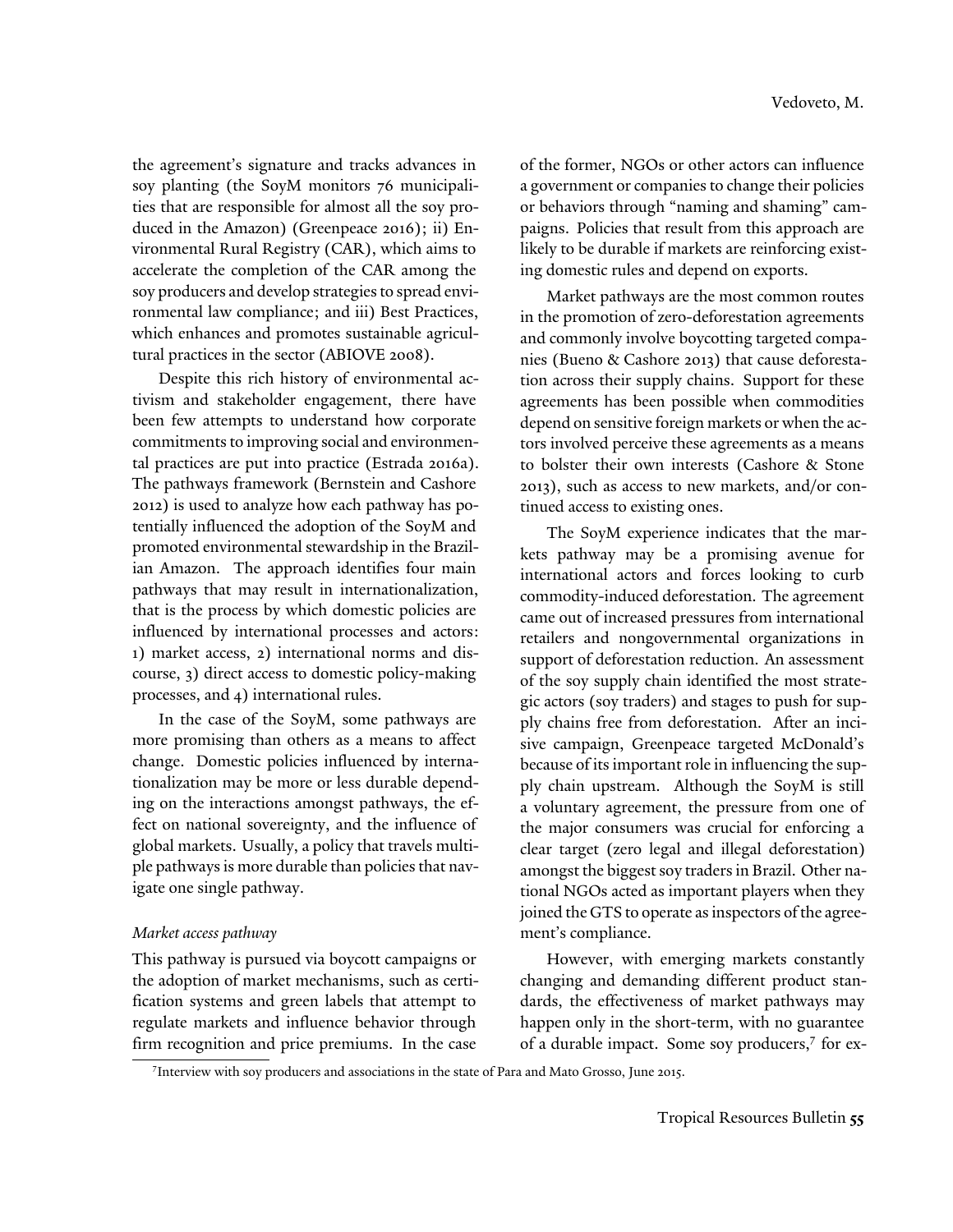ample, stated that China is now their most important consumer, and the previous standards set by Europe are no longer relevant for soy production and exports. Other producers that are not part of the SoyM are trading directly with China and have indicated that their practices have not changed after the enactment of the agreement. For this reason, using the markets pathway in combination with other pathways might result in more durable outputs.

## *International norms pathway*

This pathway seeks to develop norms or establish protocols that will change or reinforce certain domestic policies or behaviors. International norms can influence what is considered appropriate within a domestic setting. The influence of international norms depends on the moral vulnerability of the target state or firm and on the resonance with domestic ideology and policy goals in a country (Berstein & Cashore 2012). Policies that result from this pathway are potentially durable.

The risk that corporations are associated with Amazon deforestation is already one of the major barriers preventing Brazilian products from accessing international markets (Nepstad et al. 2015). Many companies demand "zero-deforestation" and "zero illegality" from their commodity suppliers, as they seek to protect their own reputations. This perception may translate into support for zerodeforestation commitments. In fact, a widespread hope is that the need to protect the Amazon and the importance of a good reputation can induce more sustainable farming.

The Greenpeace "Eating up the Amazon" campaign brought considerable attention to the relationship between soy production and deforestation. Similar campaigns, such as the "Slaughtering the Amazon" initiative might gradually change Brazilian actors' perception of deforestation and commodity production in the Amazon. Continued campaigning from international NGOs and other actors is needed in order for the new norms to crystallize in the domestic setting. Partnerships with local

NGOs and other domestic actors might be necessary to create durable effects and campaigns. Private and public interactions within transnational networks and in formal and informal events also seem to be relevant for the dissemination of norms (Berstein & Cashore 2012).

# *Direct access to domestic policy-making processes pathway*

The direct access pathway can influence a country's domestic policy by building capacity, transferring technology, empowering disadvantaged groups, or directly funding particular projects. This pathway fosters independence, but depends on continued capacity building and funding from international organizations, NGOs, or states in order to be durable. This pathway may undermine national sovereignty, since external actors may pervade the domestic realm. However, some countries are likely to welcome external funding and technology transfers, in which case sovereignty would not be affected.

While markets are the primary pathway travelled by zero-deforestation agreements, the effectiveness of the commitment will require greater emphasis on domestic policies, monitoring, and verification capacity in order to ensure compliance with deforestation targets. The multi-stakeholder dialogue created by the GTS empowered domestic actors and engaged organizations in a push for deforestation reduction, while also encouraging compliance through the annual monitoring of deforestation caused by soy production in the Amazon. The establishment of a monitoring component pushed for the use and transfer of technology, capacity building, and third-party verification of the SoyM accomplishments to ensure a decrease in deforestation rates. Monitoring was particularly important in the case of the SoyM and seemed to contribute to reduced deforestation. Given these successes, SoyM represents a case in which a diverse collective of stakeholders successfully traversed the direct access pathway to contribute to a curb of deforestation in the Brazilian Amazon.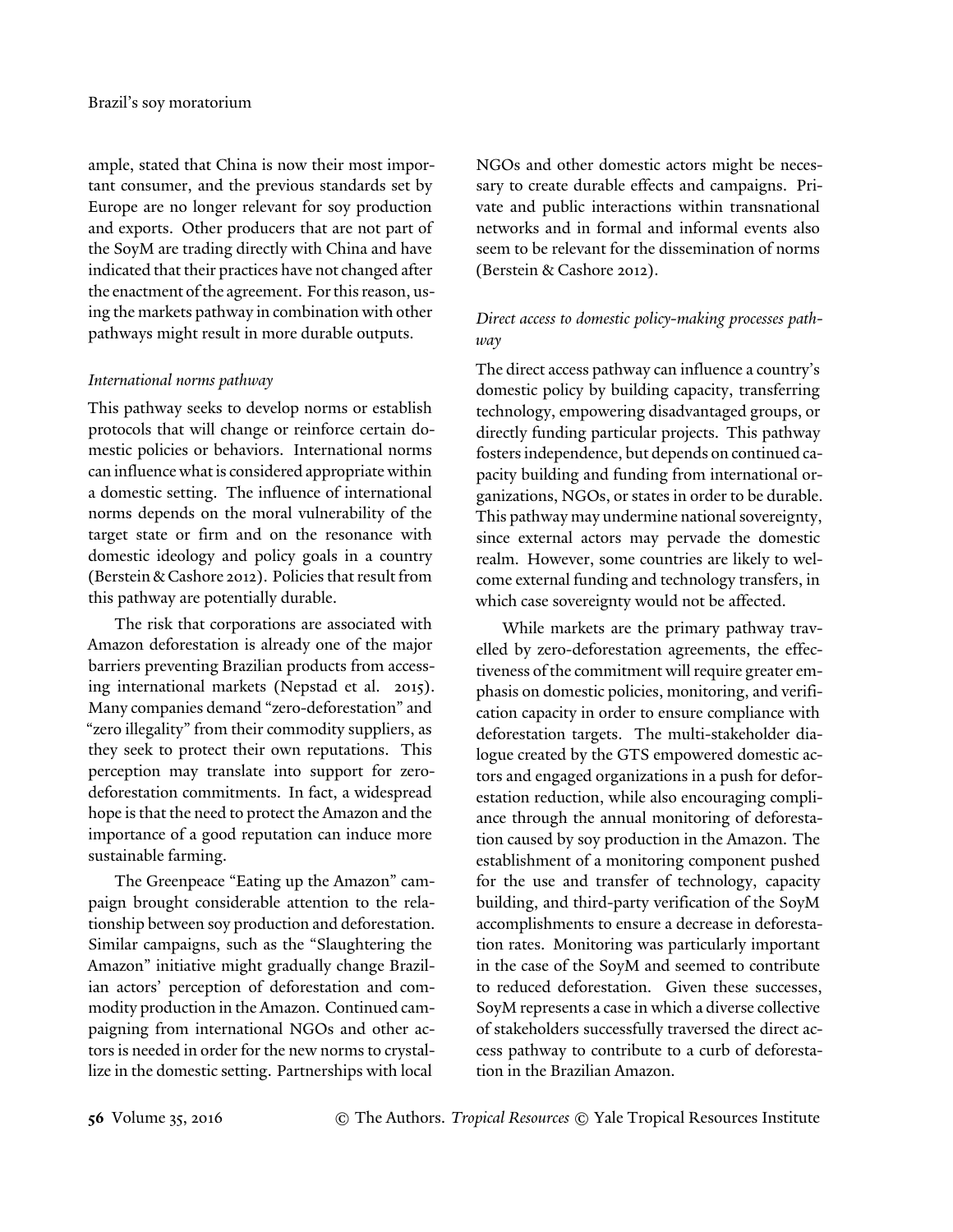## *International rules pathway*

The international rules pathway involves the use of international laws to influence domestic outcomes. Most international treaties require countries to enact legislation or policies that enable their compliance with the terms of the agreement. This pathway may undermine sovereignty if the international obligation challenges domestic policymaking processes; nevertheless, this pathway has the potential to produce durable policies if states actually implement and enforce the international agreements. There is a global movement to reduce deforestation, which has encouraged the private sector, NGOs, and governments to announce commitments to eliminate deforestation from their supply chains. Most of the agreements aim to influence domestic policies and count on domestic actors' participation. However, the vast majority of these commitments are still voluntary, rather than mandatory treaties.

As a promising international regulation, the Paris Agreement set the goal of achieving netzero emissions in the second half of this century and finally enshrined Reducing Emissions from Deforestation and Forest Degradation (REDD+). As a result, tropical countries expect new and long-term investments from developed countries as well as from private sector actors through zerodeforestation policies and markets. Countries are also encouraged to measure forest conservation and establish incentives and regulations to support deforestation-free supply chains (Harris & Stolle 2016). The Agreement provided a political signal to mobilize action regarding forests and may result in an international binding commitment that promotes more durable outcomes in national settings (including that of Brazil).

# **External constraints and drivers that affected and affect the SoyM**

In evaluating the impact of the SoyM, it is critical to understand the internal and external constraints and incentives surrounding the agreement and assess how it has interacted with other policies. Separate measures and conditions have also contributed to the decline of agricultural expansion into forestlands, such as public investments in law enforcement and the monitoring of deforestation, the creation of new protected areas, as well as changes in market conditions. The effectiveness of the SoyM alone is therefore unclear.

## *Corporate sustainability*

The year 2014 was remarkable for the increase of corporate environmental responsibility. The following facts illustrate this trend: i) the green bonds market tripled in size (Urs 2014); ii) the New York Climate Summit established targets that build on corporate leadership and regional government initiatives (Urs 2014); and iii) the 400 members of Consumer Goods Forum announced zero-netdeforestation goals by 2020.

A rising sentiment of corporate citizenship, as well as recent technological advances in land use change analysis has encouraged the adoption of sustainable production and sourcing (SPS) practices (Urs 2014). The implementation of SPS has inspired a continuous dialog among the private sector, NGOs, and policy makers, and has stimulated the development of monitoring and verification systems (Urs 2014). SPS opportunities also include market differentiation, brand loyalty, and risk management (CDP 2014). However, while these commitments may leverage broader sustainability outcomes, their impact on the production of agricultural commodities is unclear.

## *International market trends*

International trade and consumption have significantly driven deforestation and have notably contributed to global CO2 emissions. Approximately 30% of the carbon emissions associated with deforestation was exported from Brazil in the last decade, of which 29% was due to soybean production. The share exported to emerging markets is growing, especially to China. The Asian market now has a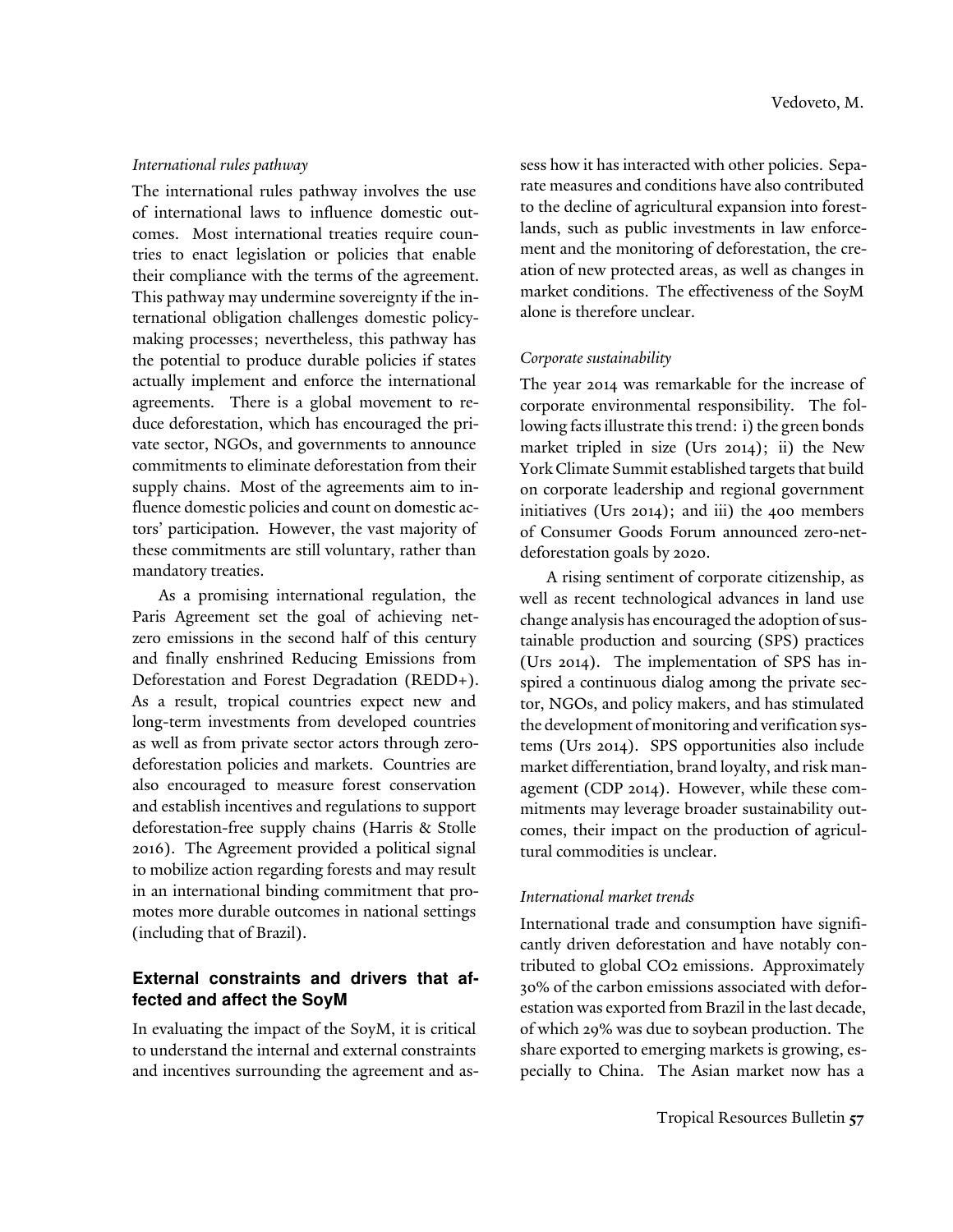larger share of soybean emissions than the European market, and China alone is responsible for 22% of all emissions linked to soybeans in 2010 (up from 7% in 2000) (Karstensen et al. 2013).

Evidently, deforestation in Brazil is closely linked with the global chain of agricultural commodities. From the late 1990s through 2004, deforestation became more responsive to global influences as commodity markets and technological advances encouraged the expansion of soy and other mechanized monocultures into the Amazon (Nepstad et al. 2015).

Global consumers create demand for the production, international trade, and sustainability requirements of goods and services (Karstensen, Peters and Andrew 2013). As market dynamics shift with the growing influence of China, requirements for sustainability, which have been relatively strict across European markets, may change and affect the motivation to comply with the SoyM.

## *Environmental policies*

Brazilian environmental policies have been very effective in curbing forest clearings. Simulations indicate that conservation policies collectively avoided  $62,100$  km<sup>2</sup> of deforestation from 2005 to 2009, around half of the forest area that would have been cleared had the policies not been passed (Assunção & Gandour 2013). Deforestation rates also vary with commodities pricing, but analyses that control for different sources of variations in prices showed that environmental policies were still responsible for avoiding considerable forest clearings in comparison with decreases in prices. (Assunção & Gandour 2013). In 2005, for example, soybean prices fell by more than 25%, but municipalities in the central agricultural zone of Mato Grosso (a state in mid-western Brazil and the largest soybean producer in the country) still maintained a similar rate of deforestation (Brown et al. 2005).

Preliminary analyses of the successful SoyM's impacts may have overestimated the actual results of the agreement, since policies have proved to

play a fundamental role in decreasing deforestation. The victories of the SoyM may be an example of how the "claims of success of market mechanisms tend to be exaggerated, and based on partial data …" (Balleti 2014). The effectiveness, challenges, and opportunities that deforestationfree agreements present require further assessment. However, it is a challenge to isolate different variables when determining drivers of deforestation and reasons for decreases in forest clearings. Furthermore, unless effective forest governance is in place, broader efforts to curb deforestation may achieve temporary success but will keep facing numerous challenges (Lawson 2014). Some of the policies that directly affected deforestation rates in the Amazon in the last decade are described below:

*Action Plan for Prevention and Control of Deforestation in the Legal Amazon (PPCDAM)*.—The launch of the PPCDAM in 2004 introduced a new mechanism for combating deforestation in the Amazon. Conservation efforts, previously restricted to the Ministry of the Environment (MMA) and the Brazilian Institute of Environment and Renewable Natural Resources (IBAMA), were opened to integrated action and the participation of numerous ministries (IPAM 2009). Cooperation between different levels of government and the implementation of the Real Time System for Detection of Deforestation (DETER) provided support for the practice of stricter monitoring in the Legal Amazon. PPCDAM focused on three main areas: (i) territorial management and land use; (ii) law enforcement; and (iii) promotion of sustainable practices (Casa Civil 2004; May et al. 2011). PPCDAM regulated legal instruments for the punishment of environmental crimes, which increased the number of fines applied, embargoes, confiscation of goods, and prosecution (Assunção et al. 2013). Assunção et al. (2013) estimated that PPCDAM preserved more than 122,700 km<sup>2</sup> of forested area.

*Resolution 3545/2008: Restrictions on rural credit in the Brazilian Amazon biome*.—Introduced in 2008,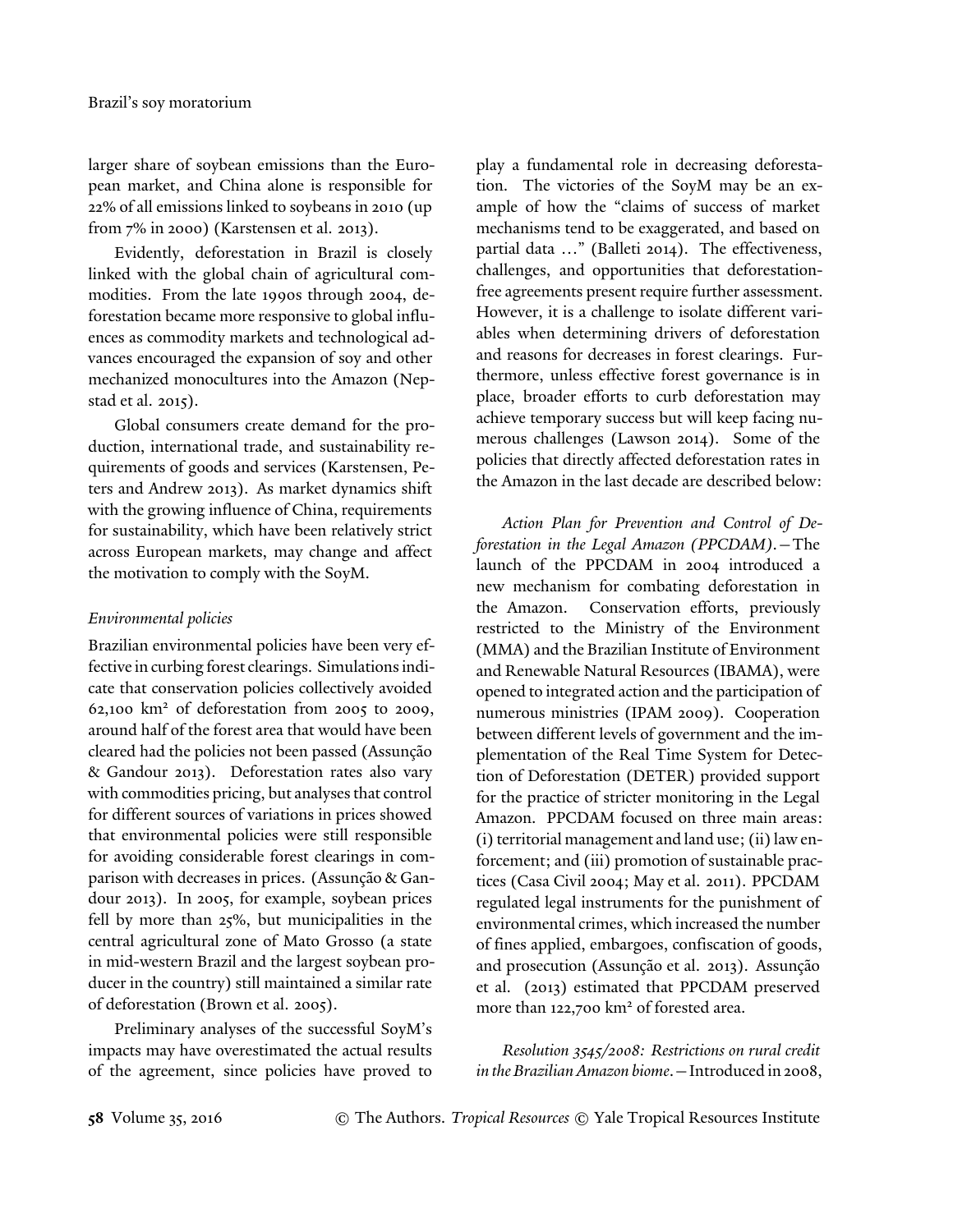this regulation redirected the rural credit system in the Brazilian Amazon and required borrowers to present proof of compliance with environmental regulation. Credit is an important source of financing for rural producers in Brazil, and this system led to a substantial reduction in rural credit borrowed throughout the region. Assunção and Gandour (2013) estimate that approximately USD 1.4 billion in rural credit was not contracted between 2008 and 2011 due to restrictions imposed by the Resolution, a decline that prevented over 2,700 km<sup>2</sup> of deforestation, or a 15% decrease in the typical deforestation rate over that time period.

*Public list of illegally deforested areas*.—A Decree in 2007 established the legal basis for distinguishing municipalities with very high deforestation rates. In January 2008, the Ministry of the Environment published a list ("black list") of thirtysix municipalities in need of action to combat illegal deforestation. The list was based on the following three criteria: (i) total deforested area; (ii) total deforested area in the past three years; and (iii) increase in the deforestation rate in at least three of the past five years (Assunção & Rocha 2011). After the publication, all illegally deforested areas on the list were embargoed, and landowners encountered tighter standards when trying to take out agricultural loans (Tollefson 2015). In response to this policy, 11 counties drastically reduced reforestation and the State of Pará launched the "Green Municipalities Program" to help blacklisted counties reduce their deforestation rates and reestablish access to rural credit (Nepstad et al. 2015).

*Creation of protected areas*.—Protected areas are effective instruments for safeguarding the integrity of ecosystems, biodiversity, and the associated environmental services (e.g., soil conservation, watershed protection, pollination, nutrient recycling, and climate regulation) (Veríssimo et al. 2011). Protected areas are also potentially important for protecting the rights of permanence and the culture of local traditional populations and indige-

nous peoples (Veríssimo et al. 2011). Some of the success in reducing deforestation in Brazil comes from the development of a network of indigenous lands and protected areas across the Amazon (Assunção & Rocha 2011). In addition to that, Barber et al. (2014) concluded that protected areas have a strong mitigating effect on the risk of deforestation due to the proximity to transportation networks. The establishment of protected areas gained momentum from 2003-2006, when approximately 500,000 km<sup>2</sup> of rainforest were set aside (Veríssimo et al. 2011). Significant progress was simultaneously made in the official recognition of indigenous lands (Assunção & Rocha 2011). The increase of the area officially protected in the Amazon may have potentially contributed to the drop in deforestation rates.

*Brazilian Forest Code*.—Global pressure on Brazilian agriculture to increase production (Nepstad et al. 2015) combined with recent changes to the Forest Code (Law n. 2651/2012) (Tollefson 2012) indicate that deforestation rates may be unlikely to decrease moving forward. The latest changes in the Forest Code concluded in 2012 have been controversial and added an extra layer of complexity to the issue of deforestation.

One of the most contentious changes was the suspension of federal administrative penalties imposed for illegal deforestation conducted before July 22nd, 2008, conditioned upon the adherence to an Environmental Regularization Program (Programa de Regularizacao Ambiental, PRA) (Malingreau et al. 2012). Furthermore, full compliance with the revised Forest Code can be achieved while still legally clearing 85 million hectares of forests (Nepstad et al. 2015). This means that the current rate of deforestation could double for four decades (Nepstad et al. 2015).

The incompatibility"between the SoyM, which aims for zero-deforestation, and the Forest Code sparked a debate around the renewal of the SoyM (which was ultimately renewed in May of 2016 until it is no longer necessary). Yet the Forest Code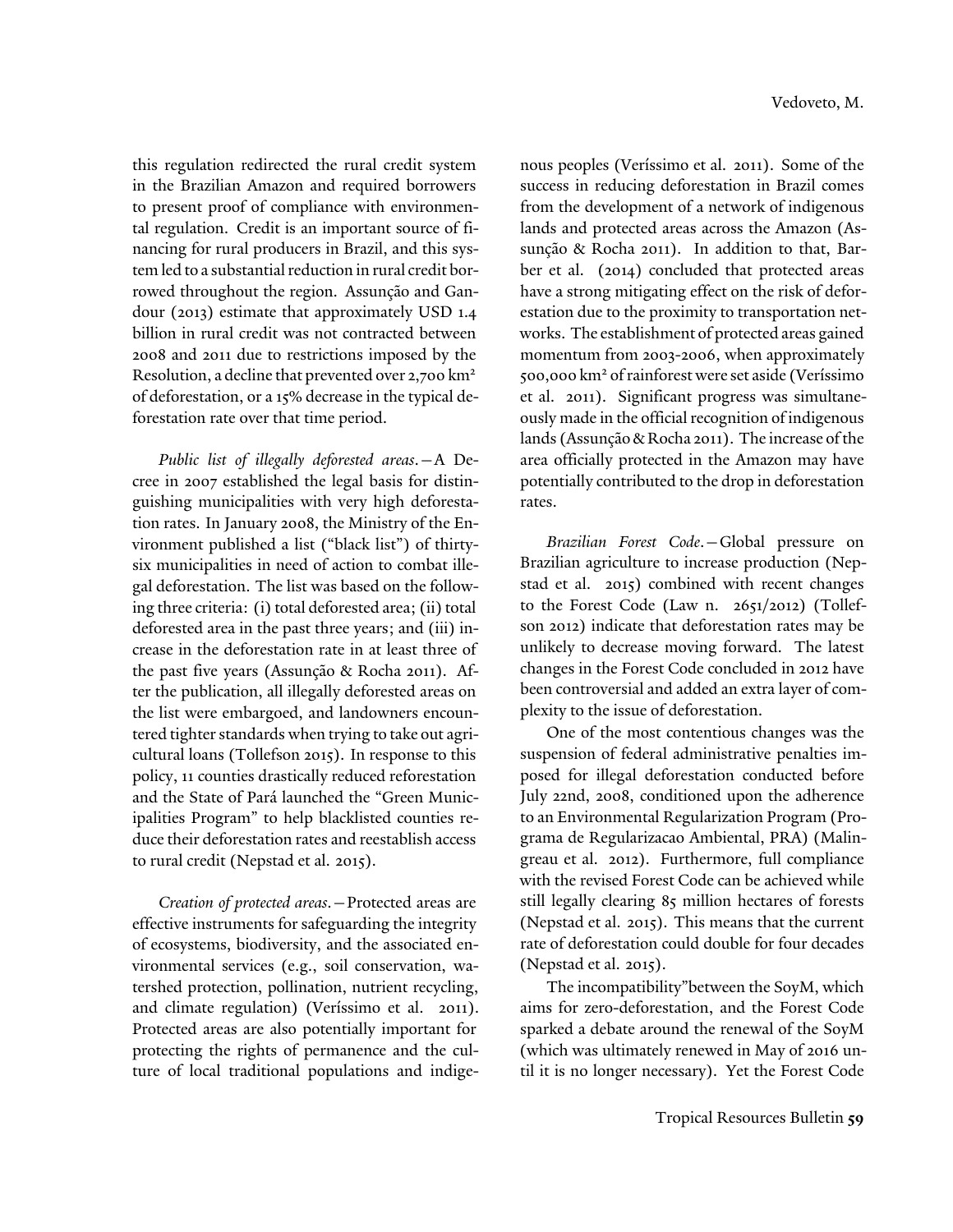also established the Rural Environmental Registry (CAR), a public registry system in which landowners of rural properties declare their land boundaries and uses and must certify the intent to comply with environmental regulations. This system is supposed to improve law enforcement capacity at a property level and may inhibit deforestation when fully implemented. However, the deadline for the national completion of CAR has been extended to 2017 (after two previous extensions) so the effects of this policy will not be felt until that time.

*The Climate Change Law and Support from Norway*.—In 2009, Brazil enacted the Climate Change Law with the aim to reduce overall emissions by 36.1–38.9% relative to business-as-usual by the year 2020. In 2008, Norway promised to pay up to \$1 billion for the Brazil's Amazon Fund on the condition of deforestation reductions. The fund "pays for performance", which means that the money will be invested only if the goal of reducing deforestation is met (Boucher 2014). In September of 2015, Norway made the final USD 100 million payment to Brazil to reward a slowdown in forest loss in the Amazon basin (Reuters 2015). However, with no more payments in the pipeline, there's no guarantee that the accomplishments will remain stable, although the Paris Agreement is expected to encourage international investments in tropical countries to reduce forest loss and GHG emissions. When aligned with financial incentives, domestic and international emissions reduction targets can considerably motivate agents to both reduce deforestation and monitor its major drivers.

# **The Soy Moratorium's effects on deforestation rates**

In general, deforestation declined from 19,500 km<sup>2</sup> in 2005 to 5,843 km<sup>2</sup> in 2013, a 70% reduction (Nepstad et al. 2015). Two years before the establishment of the SoyM, nearly 30% of soy expansion was realized through deforestation (Gibbs et al. 2015). After the agreement in 2014, that number decreased dramatically to about 1% (Gibbs et al. 2015), yet the soy production continued to grow (Nepstad et al. 2015). Nevertheless, in the Cerrado biome, which is outside of the Amazon and thus beyond the jurisdiction of the SoyM, the annual rate of soy expansion into native vegetation remained substantial, varying from 11 to 23% during 2007–2013 (Gibbs et al. 2015). The eastern Cerrado region, Mapitoba, is the most recent hotspot for Brazilian agriculture and nearly 40% of total soy production (2007–2013) expanded into native vegetation (Gibbs et al. 2015).

There is a debate about whether the SoyM has encouraged deforestation in other biomes while limiting deforestation in the Amazon. It can be argued that lower rates in the Amazon, which receives more international attention than other national biomes, distracts attention from deforestation challenges in other regions. Thus, auxiliary studies are needed to assess the potential mal-effects of the SoyM in the Cerrado. As mentioned above, deforestation rates cannot be exclusively attributed to the SoyM; the annual expansion of soy in the Cerrado may have been inevitable, resulting from regional conditions and incentives rather than from implementation of the SoyM. Other factors such as fluctuations in soy prices and restrictions on rural credit have also impacted outcomes and should be taken into consideration when examining the hypothesis of "leakage" to the Cerrado.

Furthermore, it is imperative to recognize that the dynamic of deforestation in the Amazon is fairly complex (Barona et al. 2010). Recent analyses suggest that deforestation is mostly driven by the expansion of cattle ranching (Walker, Bramble, and Patel 2010). However, Barona et al. (2010) support the hypothesis that an increase of soy production in Mato Grosso has displaced pasture from the Cerrado and spurred deforestation in the Amazon. When soy eventually advances into the Amazon, it occupies areas previously opened by cattle ranching, which indicates that soy might not have been the first land use after clearing, but has indirectly caused deforestation in the region. Barona et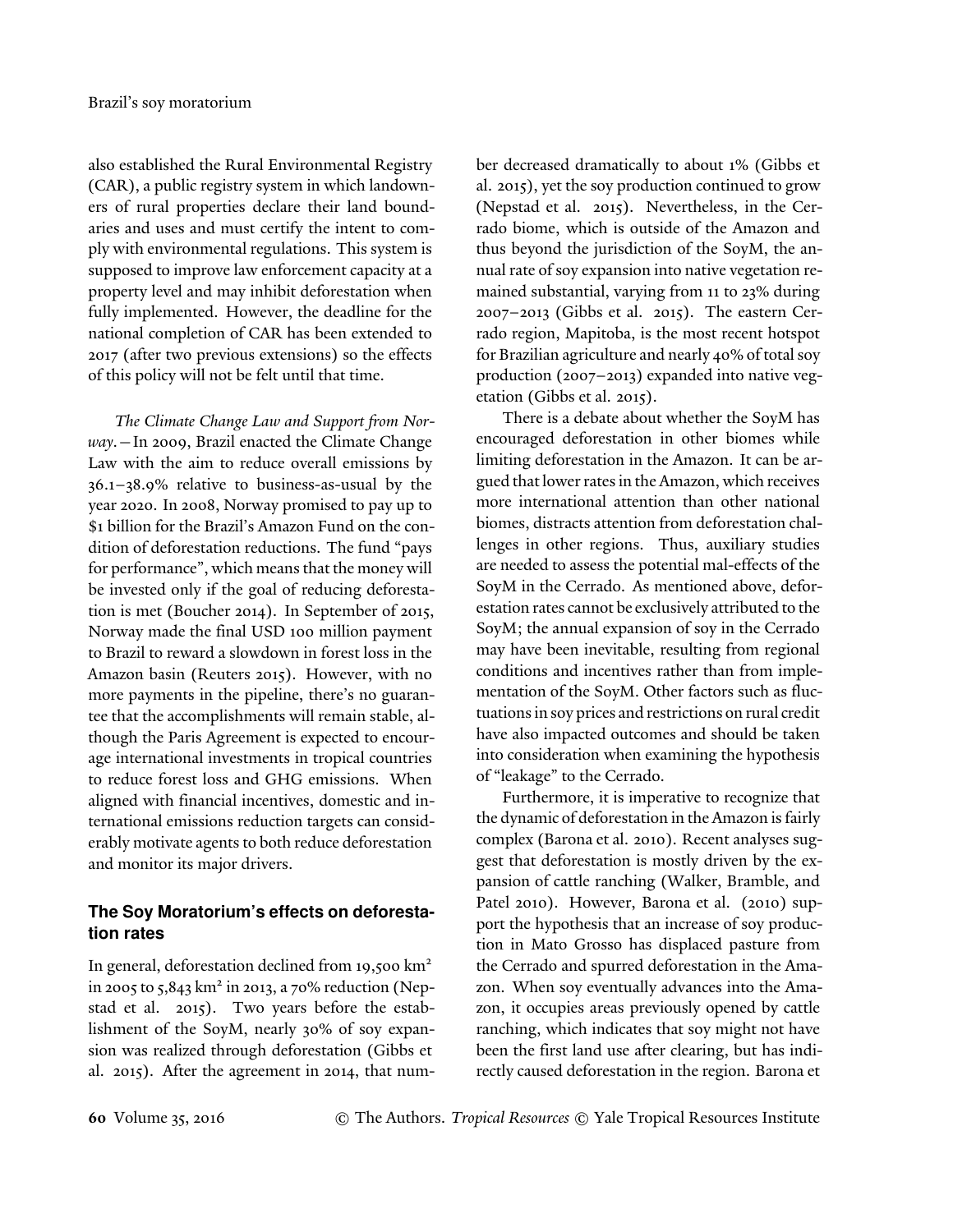al. (2010)'s findings suggest that potential causal links between soy, cattle ranching, and deforestation need further exploration to explain the results of the SoyM. The GTS monitoring methodology has so far been unable to identify this pattern.

## *Other results of the Soy Moratorium*

Besides complementary contribution to the deforestation decrease in the last years, the SoyM also yielded other positive results. The SoyM: i) increased transparency and accountability in the soy industry; ii) revealed the influence of international markets in domestic environmental and social settings; iii) developed a monitoring and enforcement system to ensure compliance; iii) elucidated the dynamics of soy production and expansion in the Amazon; iv) increased the dialogue and exchange of knowledge among NGOs, soy traders and the government; v) encompasses more than 92% of the total soy produced in the Amazon (Greenpeace 2014); and vi) is the first agreement of its kind and now functions as a reference for lessons learned and for other related moratoria.<sup>8</sup>

Monitoring is crucial to track advances and ensure the commitment is upheld. In fact, monitoring and compliance mechanisms established by the SoyM offer a model for expanding supply-chain governance to other soy-sourcing regions and potentially to other commodities. ABIOVE hired a consulting firm to monitor deforestation and law compliance in in farms with which they have soy purchasing contracts. The results are annually published. Greenpeace executes another monitoring process, which included overflights in the first years, and compares both results (ABIOVE's and Greenpeace's) in order to guarantee accuracy and transparency in the process.<sup>9</sup> At the beginning of the agreement, NGOs were also critical in creating a protocol and a reporting framework to guide the monitoring process and establish meaningful indicators. However, Balleti (2014) argues that a

satellite-imaging system capable of detecting deforestation on individual farms was only available six years ago. As such, claims of success by the GTS cannot be truly substantiated.

Farms that violate the SoyM are blocked from selling to SoyM signatories. This policy encourages compliance within the sector. The limited number of traders that exercise considerable control over the supply chain also facilitated the monitoring of the SoyM strategy. Participation in the collection, assessment, and interpretation of information increases stakeholders' credibility, salience, and legitimacy, and motivates engagement (Cash et al. 2012). Independent NGO monitoring increases transparency and avoids false allegations in general. Continued stakeholder engagement is also essential for ensuring compliance and tracking behavior change in the supply chain (Eyes on the Forest 2014).

## *Factors of success of the Soy Moratorium*

The Soy Moratorium's results have been recognized (GCP 2016) and the commitment has become a case in how industry, governments, NGOs and consumers can drive and implement solutions to reduce deforestation linked to commodities (Greenpeace 2014). The following factors have led to the success of the SoyM:

- The limited number of traders that exercise considerable control over the supply chain has facilitated the implementation and traceability of the SoyM strategy.
- The synergy between private sector leadership, civil society know-how, and public sector policies can be crucial guaranteeing that goals are met and sustained over time. The collective action that resulted from this synergy in the SoyM case orchestrate different perspectives, roles and expertise that together generated collaboration and innova-

<sup>8</sup> Personal communication with Greenpeace in Sao Paulo/SP, May 20th 2015.

<sup>9</sup> Personal communication with IMAFLORA in through Skype, June 9th 2015.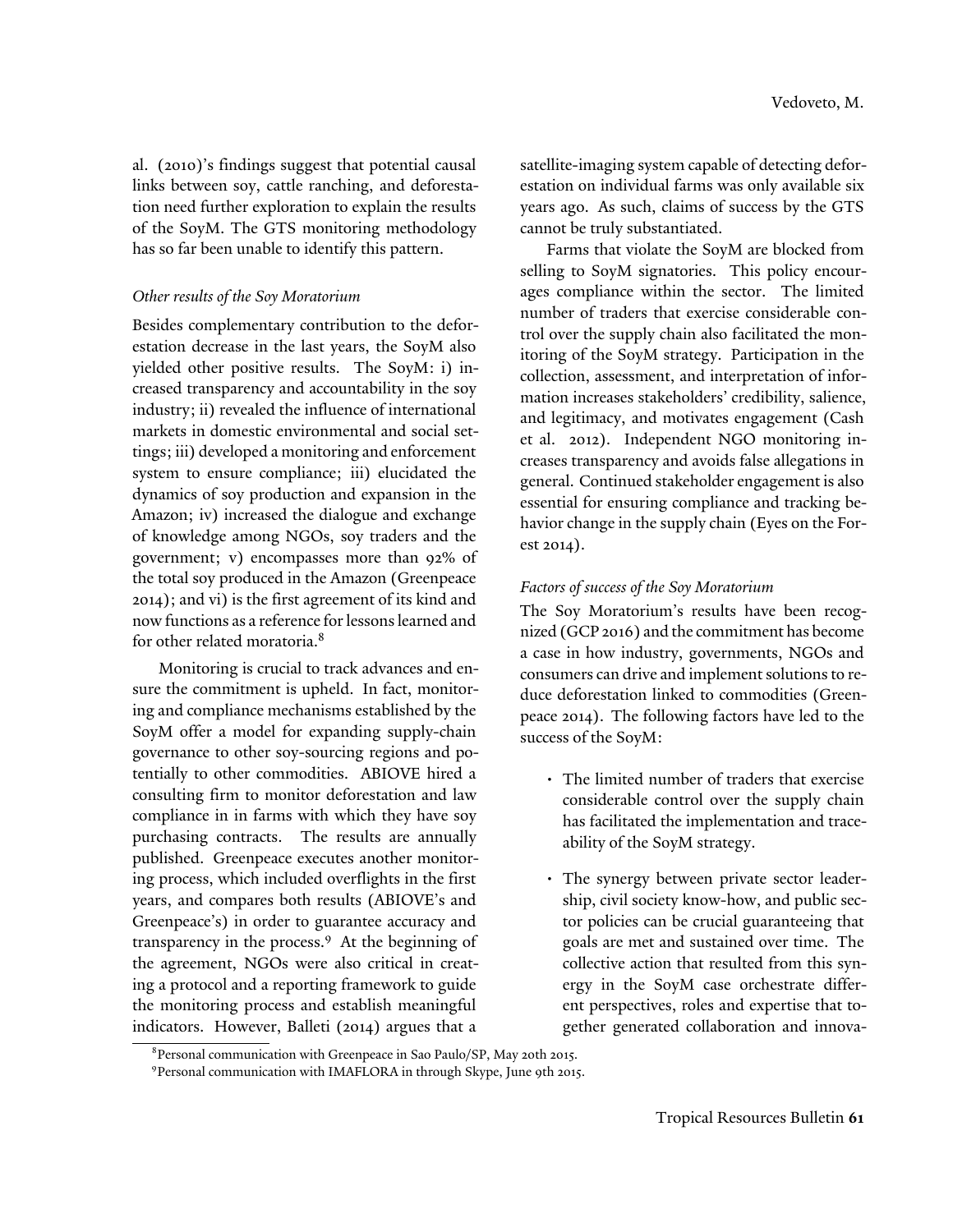tion, and built traction and credibility among the participants, and towards the enforcement of the agreement.

- Clear goals (zero deforestation and zero forced labor) and the establishment of a monitoring component were crucial to ensure adherence.
- Technology advances along with the implementation of the SoyM allowed for more accurate and refined analyses, amplified the geography under monitoring, reduced the monitoring costs, and eliminated the need for aerial surveys to identify soybean planting. The availability of satellite images also allowed for more transparency and pressure for compliance.
- A package of actions/conditions strengthened the SoyM: more governance and law enforcement in the region, loan programs tied to jurisdictional performance and compliance with environmental law, some favorable movements of commodities prices at ideal times, and a global effort led by responsible corporations pushing for supply chains free from deforestation.
- The availability of open and suitable land for soy expansion in the Amazon reduced the pressure on the forest and enabled the increase of soy production in already cleared areas without increasing deforestation rates directly linked to this monoculture.
- ABIOVE and ANEC control 92% of Brazilian soy production (Greenpeace 2014) and represent the most important soy traders operating in Brazil. The concentration of market power and the collaborative action among the ABIOVE members reduce the costs of the SoyM implementation, which became more cost-effective than any other type of certification or market-based mechanism that aims to verify sustainably produced crops.

*The other side of the agreement: limitations and concerns*

In spite of significant impacts, the SoyM reveals limitations in terms of deforestation reduction, behavior change in the soy industry and appropriateness of the agreement with the establishment of new policies and market trends. Some important points to reflect on and take into consideration while preconceiving strategies to strengthen and amplify the scope and impacts of the SoyM include the following:

- There are soy traders operating within the Amazon boundaries that are neither part of the ABIOVE nor part of the ANEC and therefore do not pursue zero-deforestation targets. Interviews with these producers showed that the SoyM did not impose any kind of pressure to change deforestation patterns, nor did it impact sales or revenues from the production of soy.
- China is currently the main destination of the soy produced in Brazil and plans to increase its imports by 50% by 2020 (GCP 2016). According to the Forest 500 rankings (GCP 2016), companies in China are performing poorly in terms of sustainable practices and have no commitments to ensure their soy is deforestation-free. If the Chinese standards do not improve and the Forest Code takes too long to be fully implemented, the market pressure for more soy may result in greater deforestation rates in the next years.
- The monitoring system has flaws. Although satellite images and deforestation analyses show a decrease in the soy expansion into forested areas, soy is often an indirect driver of forest clearing. The advance of soy is marked by the displacement of cattle ranches that previously cleared the forest. The increasing demand for soy plantations push cattle ranching deeper into the Amazon,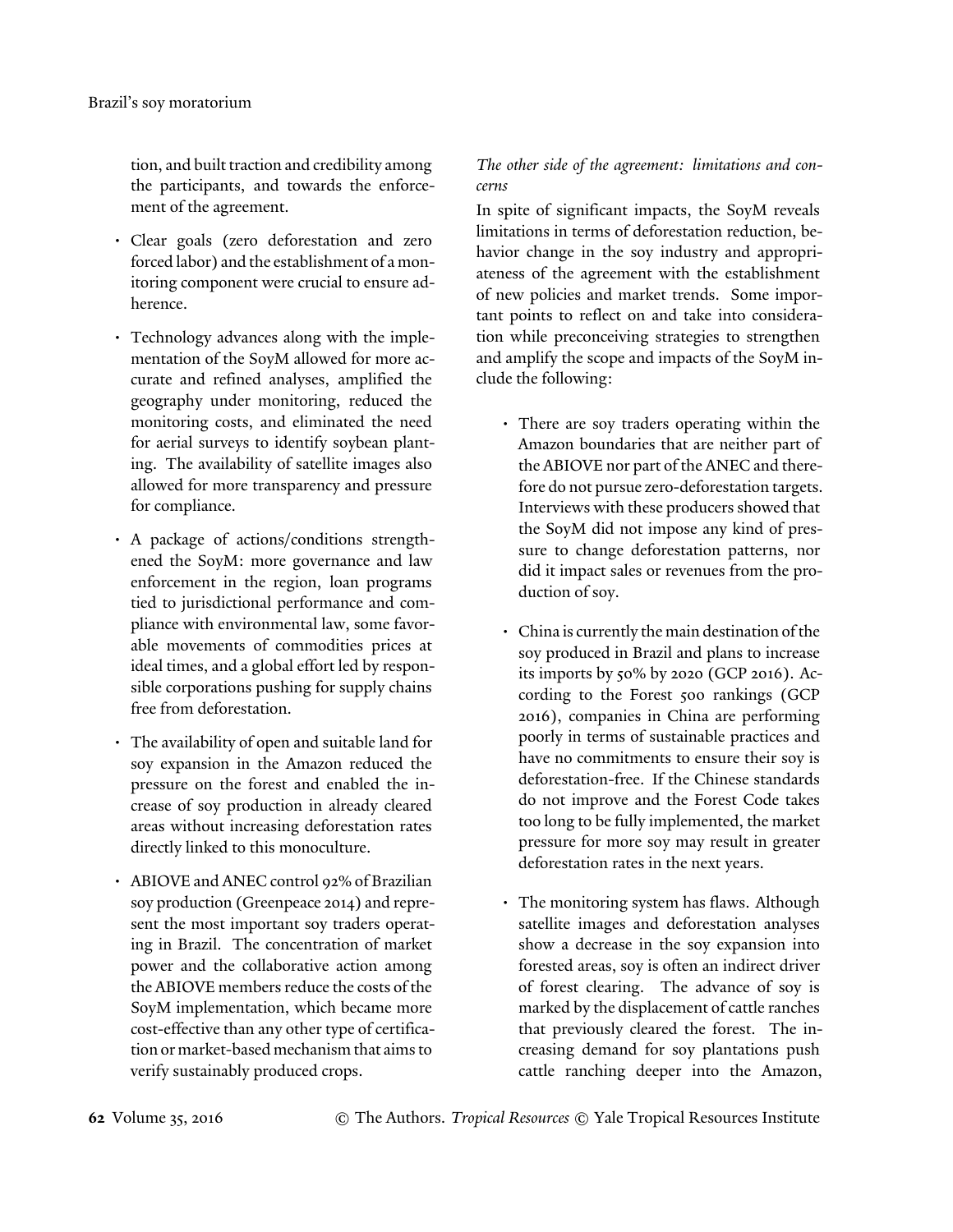which is not captured by the current system that only monitors the first driver of deforestation in the year of clearing. The analysis does not scrutinize the deforestation dynamics and the linkage between soy and cattle ranching expansion. This approach also allows for 'on-property leakage' (Forest Trends 2016) when the same farm produces both cattle and soy. The monitoring system also does not recognize when soy is produced in an irregular property but is transported to a regular farm before the soy trader buys the production.<sup>10</sup>

- The soy quantity produced in the Amazon represents a relatively low percentage of the total produced in the Cerrado biome, where the production keeps growing. In fact, deforestation caused by soy production continues in other geographic areas.
- Although ABIOVE represents the Brazilian vegetable oil industry, the perception and endorsement of the SoyM varies among its members. There is a continuous debate about the zero-deforestation target. Some producers complain that the moratorium goes beyond the Forest Code and they believe that it constrains the growth of the sector since it could still clear areas according to the federal law and therefore expand production in the biome. As mentioned before, full compliance with the revised Forest Code can still legally clear 85 million hectares (Nepstad et al. 2015).
- Some producers rent other farms to expand their plantations, but the property duties are still under the landowner's responsibility and not under the producer's. Therefore, if a farm is blacklisted because of deforestation, the property owner is considered the offender. However, for the purpose of soy

sales, the purchase receipt by the soy traders requires the documents of the producer, who is not legally linked to the property tenure and therefore not linked to the infraction. Thusan embargoed area can thus still provide soy to the SoyM signatories with no restrictions.<sup>11</sup>

In conclusion, it is clear that more needs to be done to ensure compliance and prevent soy production from threatening valuable ecosystems.

## **Looking ahead: what comes next?**

## *The Forest Code is not enough*

Soy traders recently extended the SoyM indefinitely until it is no longer needed—that is, when the Forest Code is fully enforced. However, given the lesser priority of environmental issues among other governmental tasks and the lag time for policy implementation in Brazil, the full compliance and enforcement of this regulation will likely take several more years. Additionally, government monitoring and control of embargoed areas is still limited. Gibbs et al. (2015) state that soy farmers are about five times more likely to violate the Forest Code than the SoyM because of the lack of law enforcement in Brazil. Furthermore, uncertainties of the new Forest Code may be spurring an increase in deforestation (Rowling 2014). Therefore, a system that combines elements of the SoyM and the Forest Code monitoring systems could be more successful and keep deforestation under control.

## *Other challenges for the SoyM durability*

International interventions tend to be more durable if they are perceived as reinforcing national authority and existing domestic rules. Top-down approaches that conflict with national legislation and institutional frameworks have previously failed (Bueno & Cashore 2013). The SoyM tends to lose traction because it challenges domestic policies and sets a higher standard than the current Forest

<sup>&</sup>lt;sup>10</sup>Personal communication with IBAMA, June 2015.

<sup>&</sup>lt;sup>11</sup> Personal communication with IBAMA officials, July 2015.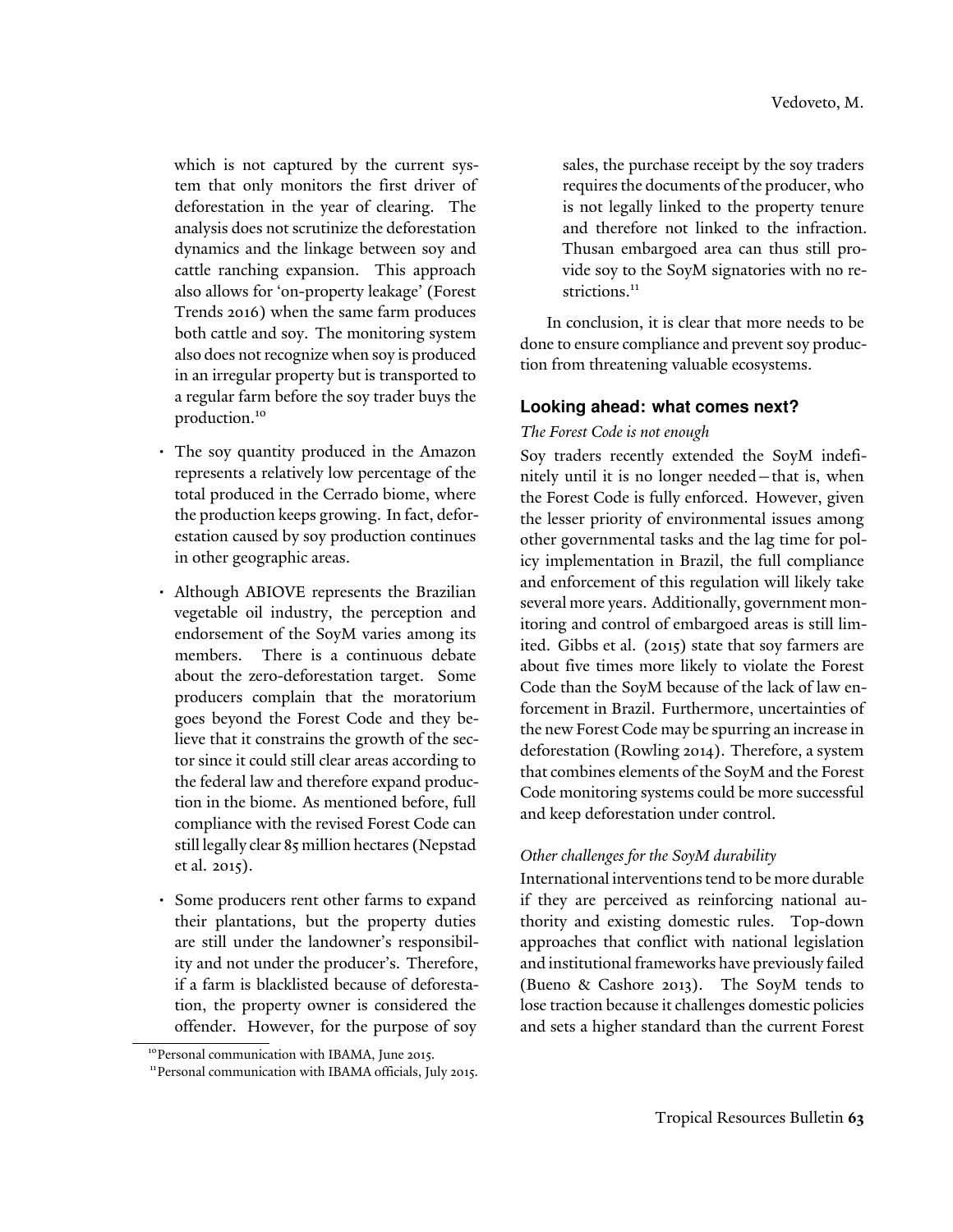Code. Full compliance with Brazil's revised Forest Code could be achieved while still legally clearing 85 million ha of forests (Nepstad et al. 2015), which does not align with the SoyM pledge for zerodeforestation in the Amazon. In addition, public subsidies that support the expansion of soy, such as the massive efforts to increase production in the Mapitoba region, may conflict with conservation initiatives. The coordination among public policies and ministries is crucial for the incorporation and durability of zero-deforestation agreements.

The voluntary nature of SoyM may also impact its adoption. The agreement represents just about 90% of the soy produced in the Amazon region because there are still traders who have not yet committed. Although this represents a considerable percentage of the total soy production, policy incentives could attract more members.

Even though the market pathway is extremely important for the implementation of a zerodeforestation agreement, it is important to recall that markets are constantly changing. China is increasingly importing soy produced in Brazil, and the previous standards established by Europe are no longer solely relevant for soy production and exports. For this reason, it is imperative that the market pathway be combined with the other pathways and with national policies.

## *Replicability across other countries and supply chains*

Given the pioneer approach and acclaimed success of the SoyM, scientists and practitioners have reflected on how the lessons from the agreement could be repeated across regions and across commodities. In fact, the SoyM has already inspired a deforestation-free cattle ranching agreement in the Amazon. However, replication cannot merely be a repetition of the SoyM steps; it should account for the local context and supply chain specificities. The SoyM has unique aspects that should be considered when trying to identify relevant lessons and conditions that should be in place for the reproduction of this model. Some important and particular aspects of the SoyM that would facilitate the implementation of a similar agreement in other regions include: monitoring technology, available public data on deforestation and land use, political will, environmental policies, international commitments to reduce GHG emissions, collective action, law enforcement, global and increasing demand for soy, and and a limited number of major traders in the supply chain.

## **Conclusions and Recommendations**

Corporate commitments alone are insufficient to reduce of prevent deforestation. Rather, they must be understood in relation to a broader range of policy initiatives. In this light, this paper reviewed the importance of incentives and sanctions to motivate the implementation of the SoyM, and the power of market and NGOs pressure and government rules to expand the on-the-ground impacts of this type of initiative. In order to reinforce the SoyM (and deforestation-free agreements in general) and ensure more durability of such a promising strategy, some key considerations are listed below:

## *Maintaining pressure*

Environmental campaigns are not likely to endure after international and market pressures diminish and disappear. Environmental stakeholders need to hold governments and companies accountable to their commitments. Therefore, maintaining pressure for change is important and can be achieved by closely monitoring the implementation of the agreement, staying actively involved in the GTS (or by creating working groups or committees), and publicizing results.

## *Traceability and reporting*

Traceability is widely recognized as a foundation for zero-deforestation agreements, but it is still costly. Partnerships between universities, NGOs, government, and soy traders could focus on developing accessible and affordable traceability systems and improving the current monitoring system.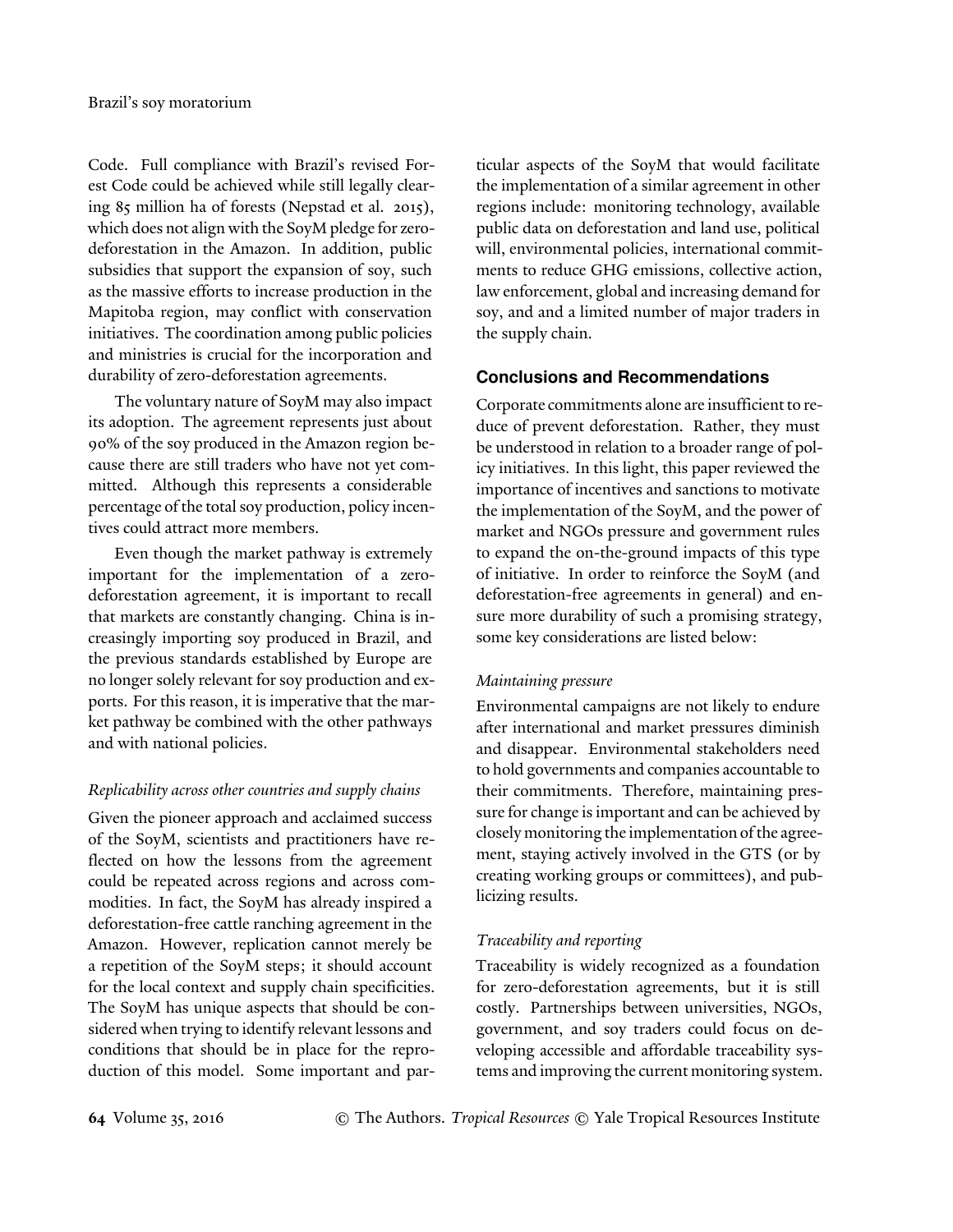Standardization of reporting is also important to monitor compliance and compare performance of different companies and sectors. Transparency and information sharing are critical for deforestationfree agreements in general.

#### *Certification*

Certification schemes for environmental best practices offer "carrots" to the private sector and augment existing efforts to reduce illegal deforestation. However, certification outcomes are limited by the effectiveness of the scheme and the independence of the auditors (Forest Trends 2016).

## *Capacity building and stakeholder engagement*

Capacity building and education for the SoyM members and those across the value chain, as well as extensive involvement of stakeholders, are important for effective implementation. Raising awareness among suppliers and providing training on sustainable farming practices (including how to increase yields without clearing forest area) proves critical. Engagement and participation are also key. If all players have their seat at the negotiating table, capacity building will work to leverage everyone's participation.

## *Policy incentives*

Since the demand for soy is continuously increasing, incentives for the intensified use of unproductive pastures or other existing cleared lands will be essential for reconciling soybean production and ecosystem protection. Incentives could reward farmers that meet key outcomes towards sustainable production. This approach includes access to low-interest loans and payment for ecosystem services (Nepstad et al. 2014).

## *Enforce beef moratorium*

The SoyM incentivizes soy expansion into alreadycleared areas, which may displace pastures and could indirectly lead to more deforestation. Effective zero-deforestation agreements in the cattle sector may decrease the risk of this indirect deforestation. Furthermore, the beef and soy moratorium could be more officially connected under a jurisdictional approach, such as REDD+ programs where governments develop sustainable land-use policies and offer private actors an opportunity to collaborate in implementing supply chain commitments (Streck and Lee 2016).

## *Moratorium expansion to the Cerrado*

While soy-linked deforestation diminished in the Amazon biome, 20% of new soy areas created in the Cerrado led to deforestation between 2007 and 2013 (Gibbs et al. 2015). The SoyM should include the Cerrado and other regions potentially at risk in order to reduce conversion of remaining native vegetation.

## *Public-private partnerships (PPPs)*

Combining private commitments and government regulation and incentives will foster large-scale results and good governance. Potential for PPPs also lies in integrating zero-deforestation in jurisdictional REDD+ initiatives (Streck and Lee 2016).

## *Law enforcement*

Brazil's notable decline in deforestation provides valuable lessons on the importance of public policies and law enforcement. Decreases in deforestation rates are more likely to last if law enforcement (and the Forest Code's in particular) is put in place.

Market mechanisms can gain traction relatively easily, but they are temporary and do not necessarily solve the deforestation problem. Government policies can also be less effective due to a lack of law enforcement capacity or effectiveness. Therefore, the options presented here would likely be more effective if used in combination, since each one of the options can strengthen the others. Strategies should be designed to reinforce sovereignty, create synergies, and implement more pervasive actions.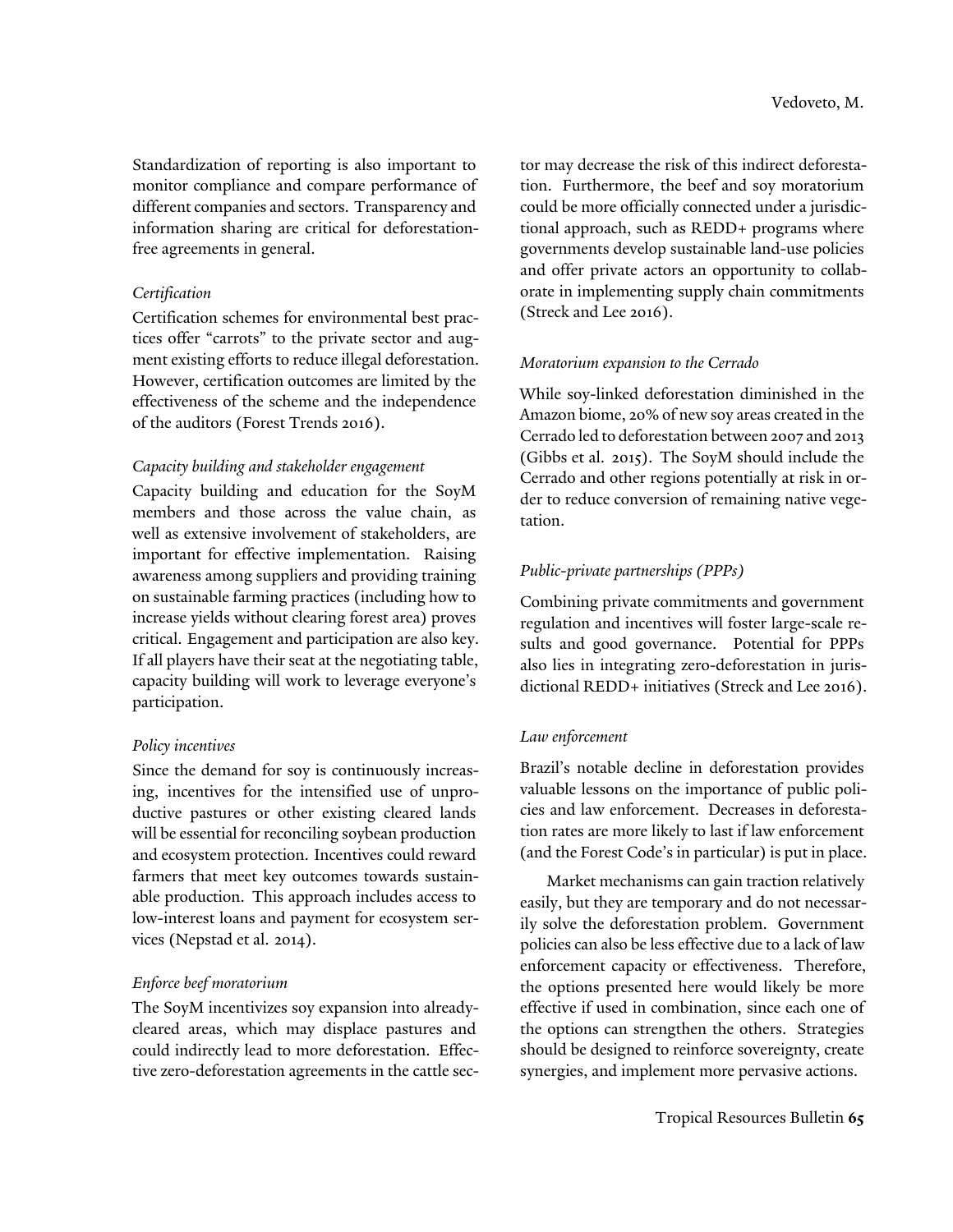# **References**

- ABIOVE. 2008. *Para entender a Moratória da Soja: o cultivo responsável*. Retrieved from: http://www.bunge.com.br/downloads/susten tabilidade/cartilha\_moratoria.pdf
- Assunção, J., Gandour, C.C., & Rocha, R. 2011. *Deforestation slowdown in the legal Amazon: prices or policies?* Climate Policy Initiative. Working paper. Retrieved from: http://climatepolicyinitiative.org/wpcontent/uploads/2012/03/Deforestation-Prices-or-Policies-Working-Paper.pdf
- Assunção, J., Gandour, C., & Rocha, R. 2013. *DETERring Deforestation in the Brazilian Amazon: Environmental Monitoring and Law Enforcement*. Climate Policy Initiative. Executive Summary. Retrieved from: http://climatepolicyinitiative.org/wpcontent/uploads/2013/05/DETERring-Deforestation-in-the-Brazilian-Amazon-Environmental-Monitoring-and-Law-Enforcement-Executive-Summary.pdf
- Assunção, J., Gandour, C., Rudi, R., & Rudi, R. 2013. Does credit affect deforestation? Evidence from a rural credit policy in the Brazilian Amazon. Climate Policy Initiative. Retrieved from: https://climatepolicyinitiative.org/wpcontent/uploads/2013/01/Does-Credit-Affect-Deforestation-Evidence-from-a-Rural-Credit-Policy-in-the-Brazilian-Amazon-Technical-Paper-English.pdf
- Balleti, B. 2014. Saving the Amazon? Sustainable soy and the new extractivism. *Environment and Planning A* **46**, 5–25.
- Barber, C.P., Cochrane, M.A., Souza Jr, C.M., & Laurance, W.F. 2014. Roads, deforestation, and the mitigating effect of protected areas in the Amazon. *Biological Conservation* **177**, 203– 209.
- Barona, E., Ramankutty, N., Hyman, G., & Coomes, O.T. 2010. The role of pasture and soybean in deforestation of the Brazilian Amazon. *Environmental Research Letters*

**5**, 024002. URL: http://stacks.iop.org/1748-  $9326/\frac{5}{1} = 2/\frac{a}{9} = 0.24002$ 

- Berstein, S. & Cashore, B. 2012. Complex global governance and domestic policies: Four pathways of influence. *International Affairs* **88**, 3.
- Boucher, D. 2014. How Brazil has dramatically reduced tropical deforestation? *Solutions Journal* **5**, 66–75.
- Brazil. 2012. *Forest Code*. Law n. 12.651/2012. Article 59. Retrieved from: http://www.planalto. gov.br/ccivil\_03/\_ato2011-2014/2012/lei/ l12651.htm
- Brown, C., Koeppe, M., Coles, B., & Price, K. 2005. Soybean production and conversion of tropical forest in the Brazilian Amazon: the case of Vilhena, Rondonia. *AMBIO* **34**, 462–469
- Bueno, G. & Cashore, B. 2013. *Can legality verification combat illegal logging in Brazil? Strategic insights for policy makers and advocates*. Issues and options brief. IUFRO Task Force on Forest Governance.
- Carvalho, R. 1999. *A Amazonia Rumo ao 'Ciclo da Soja'*. Amazonia Papers No. 2. (The Soybean Cycle in the Amazon). (In Portuguese). Programa Amazonia, Amigos da Terra, Sao Paulo, Brazil.
- Carbon Disclosure Project. 2014. *Deforestationfree supply chains: From commitments to action*. CDP Global Forests Report.
- Casa Civil. 2004. *Plano de Ação para a Prevenção e Controle do Desmatamento na Amazônia Legal*. Casa Civil da Presidência da República, Brasília, Brazil.
- Cash. D., Clark, W., Alcock, F., Dickson, N., Eckely, N., & Jager, J. 2002. *Salience, credibility, Legitimacy and boundaries: linking research, assessment, and decision-making*. John F. Kennedy School of Government Faculty Research Working Paper Series. Harvard University, Cambridge, Massachusetts.
- Cashore, B. & Stone, M. 2013. *Can legality verification promote good forest governance? Lessons from Indonesia, Malaysia and Brazil*. Paper prepared for presentation to UNFF side event, 10th ses-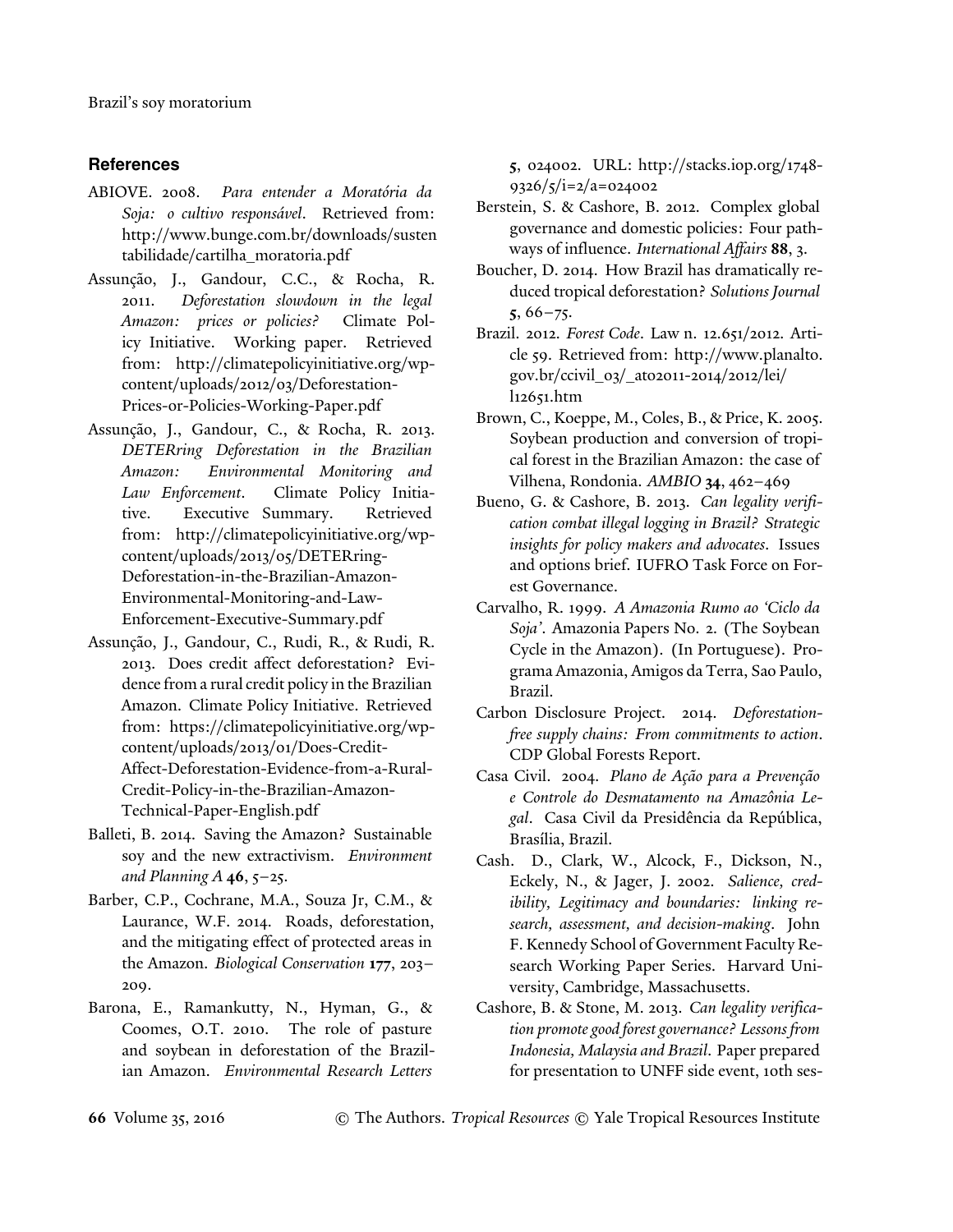sion of the United Nations Forum on Forests in Instantul, Turkey, at 8. See also Cashore, B. 2009. *Key components of good forest governance in ASEAN part 1: Overarching principles and criteria*. Edited by ASEAN. Retrieved from: http://www.aseanforest-chm.org.

- Dieterich, U. 2014. The 'zero deforestation' movement: putting companies in the driving seat. Stakeholders' opinions and analysis of current concepts and possible ways forward. *The Journal of Environmental Investing*. Working Paper 4. Retrieved from: http://www.thejei.com/the-zerodeforestation-movement/
- Dieterich, U. & Graeme, A. 2015. Moving beyond commitments: creating change through the implementation of Asia Pulp and Paper's forest conservation. *Journal of Cleaner Production* **107**, 54–63.
- Dimitrov, R. 2005. Hostage to norms: States, institutions, and global forest politics. *Global Environmental Politics* **5**, 1–24.
- Doh, J.P. & Guay, T.R. 2006. Corporate social responsibility, public policy, and NGO activism in Europe and the United States: an institutional-stakeholder perspective. *Journal of Management Studies* **43**, 47–73.
- Estrada R. 2016. *Brazilian Soy Moratorium Renewed Indefinitely*. Greenpeace webpage. Retrieved from: http://www. greenpeace.org/usa/news/brazilian-soymoratorium-renewed-indefinitely/
- Eyes on the Forest. 2014. *1st Year Anniversary of APP's FCP: Celebration without Conservation Triumph*. Press release. Retrieved from: http://www.eyesontheforest.or.id/?page= news&action=view&id=695
- Fishman, A. 2014. *Understanding 'Deforestation Free': the State of Play and Issues to Consider during TFD's October 2014 dialogue*. The Forest Dialogue. New Haven, CT. Retrieved from: http://theforestsdialogue.org/sites/default/ files/files/Understaning%20Deforestation-Free\_background\_Final%20(1).pdf
- Food and Agriculture Organization. 2006. *Global Forest Resources Assessment 2005: Progress towards sustainable forest management*. Food and Agriculture Organization, Rome.
- Garrett, R. 2011. Brazilian soya: the argument for. *Nature* **474**, 285.
- Gibbs, H.K., Rausch, L., Munger, J., Schelly, I., Morton, D.C., Noojipady, P., Soares-Filho, B., Barreto, P., Micol, L., & Walker, N.F. 2015. Brazil's Soy Moratorium. *Science* **347**, 377– 378.
- Greenpeace. 2005. *Eating up the Amazon*. Greenpeace International. The Netherlands. Retrieved from: http://www.greenpeace.org/usa /research/eating-up-the-amazon/
- Greenpeace 2016. *The Amazon soya moratorium: from the brink of disaster to a solution in the making*. Greenpeace. Retrieved from: http:// www.greenpeace.org/international/Global/ international/code/2014/amazon/index.html
- Guaita, L. 2016. *Land-grabbing driven deforestation is also expanding in the Brazilian Amazon*. ArcGIS webpage. Retrieved from: https://www.arcgis.com/home/item.html?id =cd1662ced1194676a8a93ce70ee39439
- Harris, N. & Stolle, F. 2016. *Forests are in the Paris Agreement! Now what?* World Resources Institute. Retrieved from: http://www.wri.org/blog/2016/01/forestsare-paris-agreement-now-what
- IMAZON 2016. *Boletim do desmatamento da Amazônia Legal (junho de 2016) SAD*. IMAZON. Retrieved from: http://imazon.org.br/boletimdo-desmatamento-da-amazonia-legal-junhode-2016-sad/
- IPAM 2009. Evolução na Política para o Controle do Desmatamento na Amazônia Brasileira: O PPCDAm. *Clima e Floresta* **15**.
- Jasinski, E., Morton, D., DeFries, R., Shimabukuro, Y., Anderson, L., & Hansen, M. 2005. Physical landscape correlates of the expansion of mechanized agriculture in Mato Grosso, Brazil. *Earth Interact* **9**, 1–18.
- Karstensen, J., Peters, G.P., & Andrew, R.M. 2013.

Tropical Resources Bulletin **67**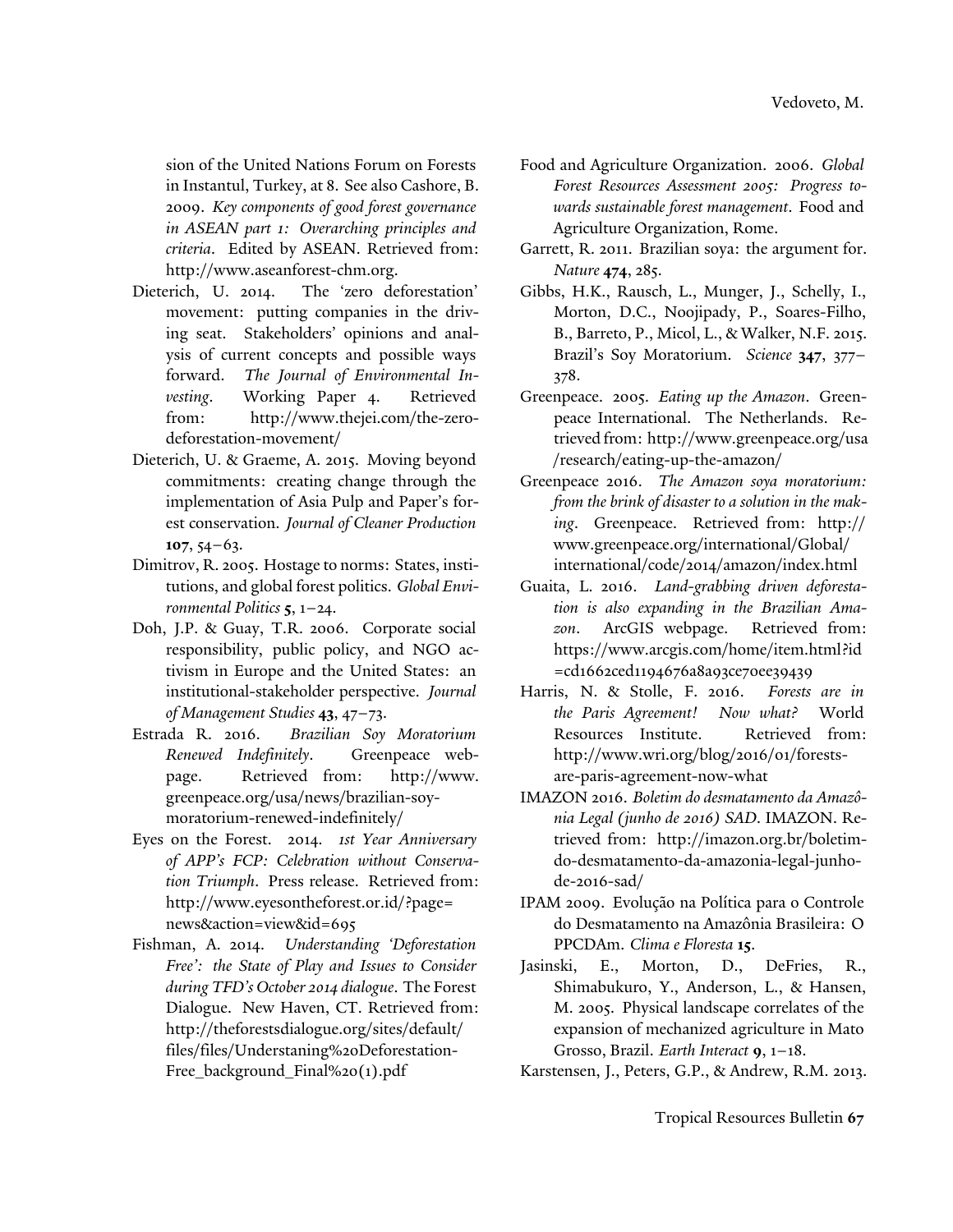Attribution of CO2 emissions from Brazilian deforestation to consumers between 1990 and 2010. *Environmental Research Letters* **8**, 024005.

- Lawson, S. 2014. Consumer Goods and Deforestation: an analysis of the extent and nature of illegality in forest conversion for agriculture and timber plantations. *Forest Trends Report Series*. Forest Trends, Washington DC. Retrieved from: http://www.foresttrends.org/documents/files/doc\_4718.pdf
- Malingreau, J.P., Eva, H.D. & De Miranda, E.E. 2012. Brazilian Amazon: a significant five year drop in deforestation rates but figures are on the rise again. *Ambio* **41**, 309–314.
- May, P.H., Millikan, B., & Gebara, M.F. 2011. The context of REDD+ in Brazil: drivers, agents, and institutions. *CIFOR Occasional Paper* **55**. Retrieved from: http://www.cifor.org/library/3287/thecontext-of-redd-in-brazil-drivers-agents-andinstitutions/
- McCarthy, B. 2016. *Supply Change: Tracking corporate commitments to deforestationfree supply chains*. Forest Trends, Washington DC. Retrieved from: http://foresttrends.org/releases/p/supply\_change\_2016
- Ministério de Ciência e Tecnologia. 2010. *Inventário Brasileiro de Emissões Antrópicas por Fontes e Remoções por Sumidouros de Gases de Efeito Estufa não Controlados pelo Protocolo de Montreal*. Brasília: Ministério de Ciência e Tecnologia.
- Morton, D.C., DeFries, R.S., Shimabukuros, Y.E., Anderson, L.O., Arai, E., Espirito Santo, F., Freitas, R., & Morisette, J. 2006. Cropland expansion changes deforestation dynamics in the southern Brazilian Amazon. *Proceedings of the National Academy of Sciences* **103**, 14637– 14641.
- Nepstad, D., Tepper, D., McGrath, D. Motta, R. S., Edwards, R., Swette, B., & Shimada, J. 2015. *Policy Brief: Research and financial innovations in support of Brazil's INDC process*. Earth Innovation Institute, San Fran-

cisco, and Forest Trends, Washington DC. Retrieved from: http://earthinnovation.org/wpcontent/uploads/2015/07/brazil-indc-brief\_ online.pdf

- Rowling, M. 2014. *Soya Moratorium extended in effort to protect Brazil's forests*. Thomson Reuters Foundation. Retrieved from: http://news.trust.org//item/20140204130310 d10m5/
- Reuters 2015. *Norway to complete \$1 billion payment to Brazil for protecting Amazon*. Thomson Reuters Foundation. Retrieved from: http://www.reuters.com/article/usclimatechange-amazon-norway-idUSKCN0R F1P520150915
- Santilli, M., Moutinho, P., Schwartzman, S., Nepstad, D., Curran, L., & Nobre, C. 2005. Tropical Deforestation and the Kyoto Protocol. *Climatic Change* **71**, 267–276.
- Smith, S. 2016. *Building on the success of the Soy Moratorium—company commitments are key*. Global Canopy Programme website. Retrieved from: http://globalcanopy.org/building-onsuccess-of-soy-moratorium—-companycommitments-are-key
- Streck, C. & Lee, D. 2016. *Public-Private Collaboration on Deforestation-Free Supply Chains*. Prepared with support from cooperative agreement # S-LMAQM-13-CA-1128 with U.S. Department of State. Retrieved from: https://www.winrock.org/document/partner ing-for-results/
- Tollefson, J. 2012. Brazil set to cut forest protection. *Nature* **485**, 19.
- Tollefson, J. 2015. Stopping deforestation: battle for the Amazon. *Nature*, **520**, 20–23.
- Tropical Forest Alliance. 2015. *TFA Objectives*. Retrieved from: http://www.tfa2020.org/abouttfa/objectives/
- United Nations Climate Summit. 2014. *Forests: Action Statements and Action Plans*. Retrieved: http://www.un.org/climatechange/summit/ wp-content/uploads/sites/2/2014/07/New-